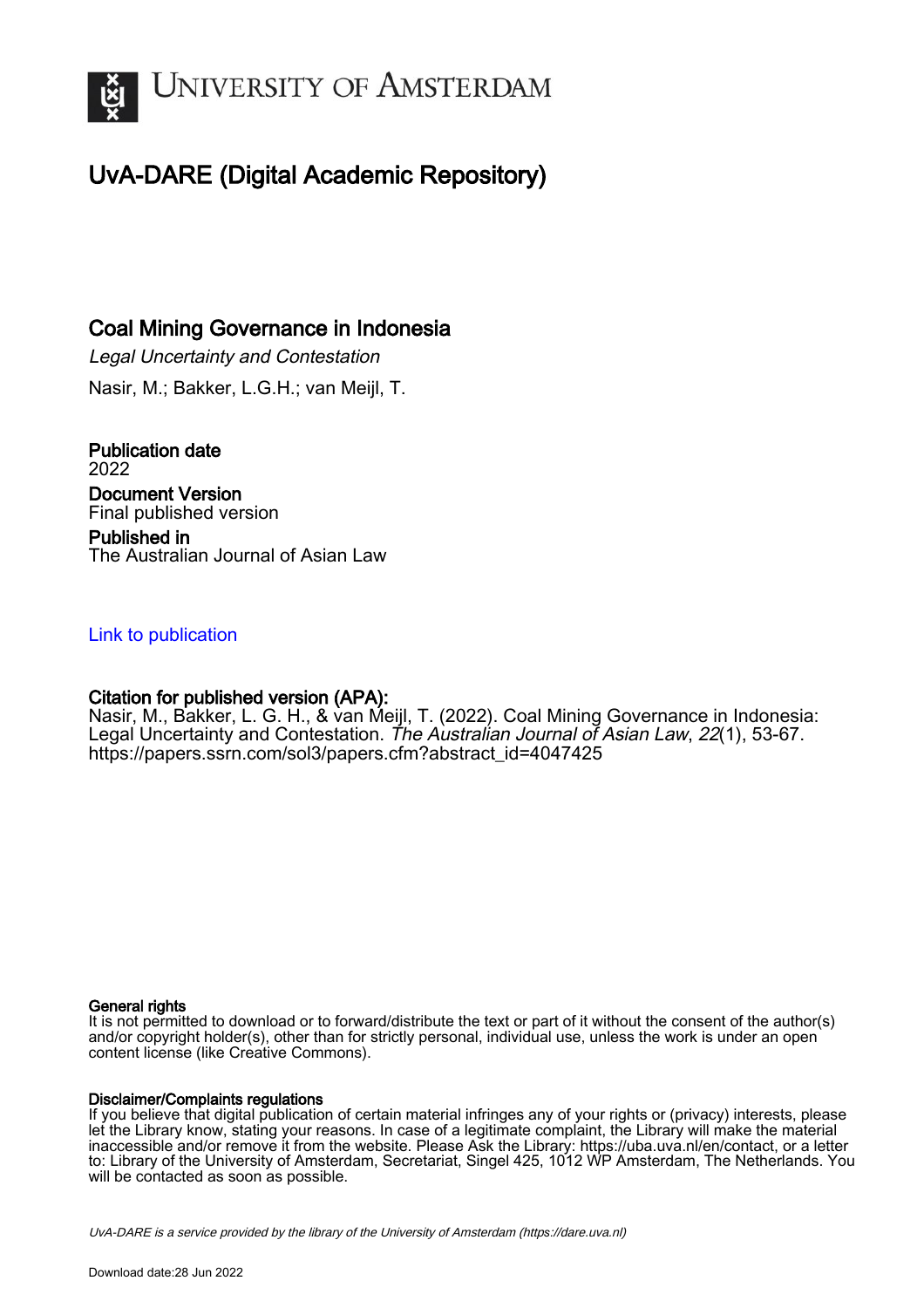## Coal Mining Governance in Indonesia: Legal Uncertainty and Contestation

### Mohamad Nasir,[∗](#page-1-0) Laurens Bakker[♣](#page-1-1) Toon van Meijl[♠](#page-1-2)

*Coal production and coal export are important elements of the Indonesian economy, but mining operations are frequently plagued by conflicts among companies or between companies and local communities. In this article, we consider the role law plays in these conflicts and argue that it is, in fact, a factor that causes conflict. This is because mining governance rests with different levels and institutions of government, which has divided and delegated government authority and efficiency, and because revisions of relevant laws fail to take this complexity into account. Coal mining governance is therefore hampered by the inconsistency, ambiguity and incompleteness of the law, causing legal uncertainty for the stakeholders. Making use of cases encountered during research in the province of East Kalimantan, a major coal-producing area, we discuss the causes and consequences of the current state of coal mining legislation.* 

The legal order is like a Gothic cathedral: it is permanently under construction. - Christoph Engel (2004)

Over the past 15 years, Indonesia's coal production has increased enormously. During the last three years (2017 to 2019), Indonesia was the largest exporter of coal worldwide (Prime, 2020). By 2040, Indonesia may provide 28 per cent of the total global coal exports (US Energy Information Administration, 2017). Coal export improves trade balance, increases government revenue, and is an important sector in terms of providing employment. Between 2015 and 2019, the coal mining industry contributed about 2.26 percent to Indonesia's GDP per annum (BPS, 2020).

While positive in terms of economic impact, coal mining activities are also associated with negative environmental impact (Fünfgeld, 2016, 2017; Atteridge, Aung and Nugroho, 2018; Izza and Afkarina, 2019), human rights violations (Komisi Nasional Hak Asasi Manusia, 2016; Jalaluddin, 2018; White *et al.*, 2018), land conflicts (Subarudin, et al, 2016; Muhdar, Nasir and Nurdiana, 2019; Tondo and Siburian, 2019), and a lack of regulation and legal integration (Budiono and Rini, 2017; Dwiki, 2018; PwC, 2019). These problems are manifested in disputes over land access between companies and local populations, the pollution of crops and farmlands with mining dust and mud, and involuntary displacement of local people due to mining operations (for example, Van Paddenburg, et al,  $2012$  $2012$  $2012$ ; Ives and Bekessy,  $2015$ ). Further, post-mining restoration<sup>1</sup> and reclamation<sup>[2](#page-1-4)</sup> of finished concessions are frequently omitted by coal mining companies although they are required by Law No 4 of 2009 on Mineral and Coal Mining (the 2009 Mining Law) to undertake these activities. This leaves land and ecosystems severely damaged and means that conflicts continue after mining has ended (Abdullah Naim, et al, 2010; WaterKeeper Alliance and Mining Advocacy Network (JATAM), 2017; Atteridge, Aung and Nugroho, 2018).

<span id="page-1-0"></span><sup>&</sup>lt;u>.</u> PhD candidate, Department of Anthropology and Development Studies, Radboud University, Nijmegen, The Netherlands; and Lecturer, Faculty of Law, Balikpapan University, Indonesia. Author Contributions: Mohamad Nasir conceptualised the research, designed the analysis and carried out the investigation. Laurens Bakker supervised the research, analysis and writing up. Toon van Meijl verified the analytical methods and contributed to the interpretation of the results. All authors provided critical feedback and helped shape the research, analysis, and manuscript.

<sup>♣</sup> Associate Professor, Department of Anthropology, University of Amsterdam

<span id="page-1-2"></span><span id="page-1-1"></span><sup>♠</sup> Professor of Cultural Anthropology, Department of Anthropology and Development Studies, Radboud University, Nijmegen, The Netherlands

<span id="page-1-3"></span><sup>1</sup> 'Post-mining restoration' is a planned, systematic and continuous activity following mining activities that aims to restore the natural environment's function and social functions (art 1(27) of the 2020 Mining Law).

<span id="page-1-4"></span><sup>&</sup>lt;sup>2</sup> 'Reclamation' is an effort to restore, maintain and improve land functions so that the carrying capacity, productivity and role in maintaining the life support system of the area remains sustained (art 1(26) of the 2020 Mining Law).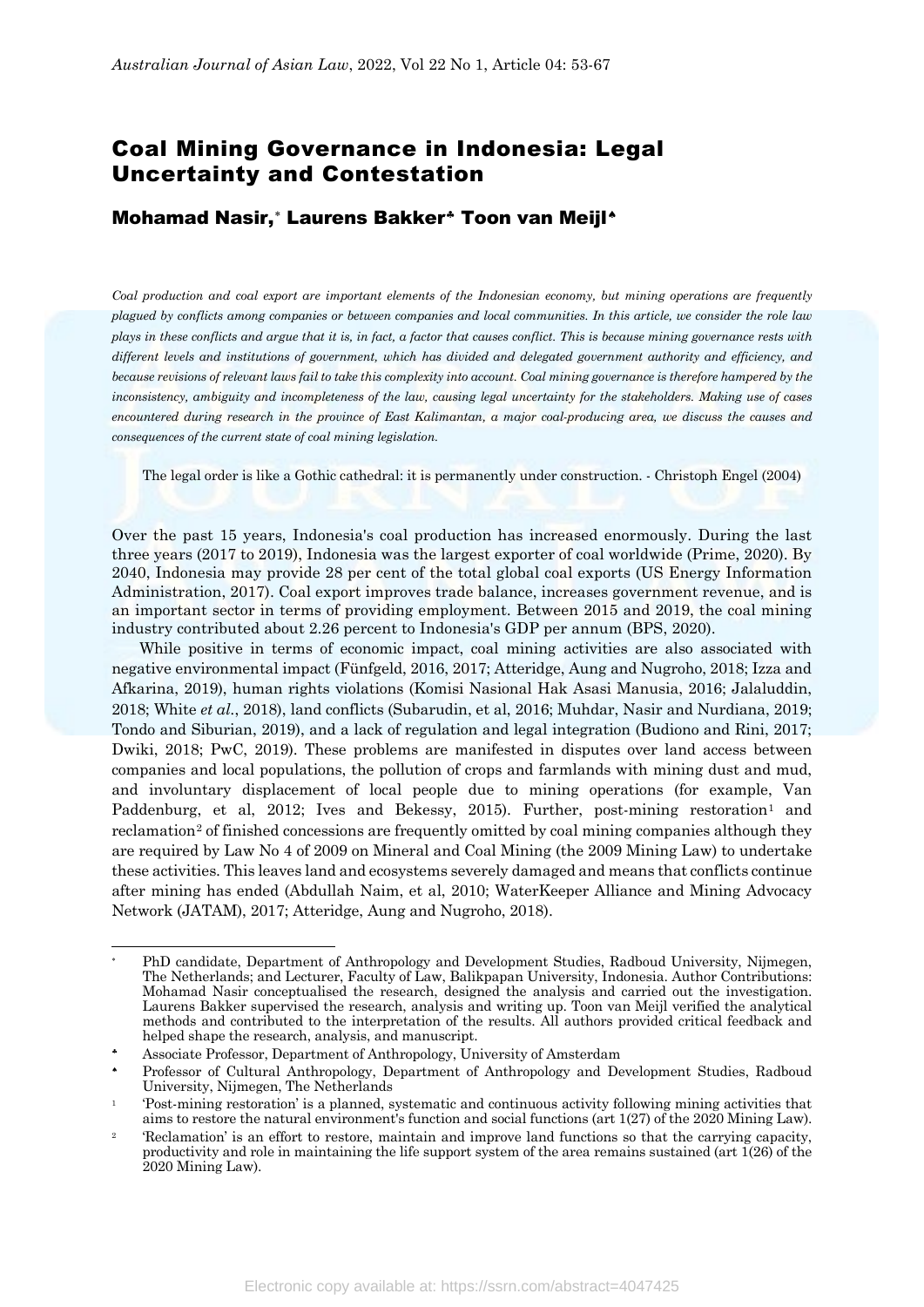In this article, we consider the role of law in conflicts over coal mining activities. We argue that coal mining governance suffers from legal uncertainty and, as such, may contribute to conflicts - or even cause them - rather than providing a solution.

We found that several frequently occurring forms of such conflict, which we will introduce and discuss below, follow from three general causes. These are: a) ambiguity of the law, by which we mean lack of clarity regarding intention and meaning; b) inconsistency of the law, such as when relevant regulations are contradictory; and c) incompleteness of the law, which occurs when required regulations, instructions or explanations are not provided. These are not mutually exclusive or exhaustive categories, but they allow us to highlight what we believe to be the main issues of legal uncertainty in mining legislation and governance.

Such issues are not unique to the sector: various problems we encountered in mining governance are reported for Indonesian law more generally. They include a lack of public trust in the legal process and administrative institutions, corruption in the courts, and statutory law being out of date, marginal or poorly enforced (see, for example, Lev, 2000). They also include unclear formulations of laws and lack of elucidation causing problems with the implementation of new legislation (Butt and Lindsey, 2018), and problems of authority arising from the application of legal instruments that are not part of the official hierarchy of laws (Sadiawati, et al, 2015; Syahlan, 2019). Meanwhile, conflicts between laws are caused by lower-level lawmakers failing to consider higher-level laws and by sectoralist law-makers failing to consider relevant legislation from outside their own field (Sumardjono, et al, 2009). Long delays in the finalisation of supporting legislation required for implementing new legislation also often make it impossible to apply new legislation (Waddell, 2002).

Mining governance is a relatively fragmented legal field that is regulated through sector-based laws and policies on mining, the environment, land, forestry, regional government, and spatial planning. New legislation on mining is presented frequently but irregularly and reflects the sectoral and governmental divisions of mining authorities. Until the recent (2020) amendment to the 2009 Mining Law (see below), the authority to issue mining licenses and monitor mining operations was divided between provincial and central levels of government (while district governments also had such authority from 2001 to 2014). This makes mining governance a dynamic sector but also one that is difficult to predict and hard to keep track of. This is not without significance given the strong national discourse emphasising that mining activities should benefit the population at large and improve the lives of the general population, as well as alleviate negative impacts for those living near mining operations (see, for example, Gandataruna and Haymon, 2011; Robinson, 2016). Nationalism has shaped mining and other extractive sectors over the past decade in the form of a range of policies aimed at limiting foreign influence, to benefit Indonesia's domestic extractive industry. The ensuing policy regime has produced regulations and laws that are vaguely formulated, Warburton (2017) suggests, so as to keep options open and satisfy different patronage networks among the political and business elites. The result is a situation in which the different interests of central and regional governments cause these levels to apply conflicting policies (see, for example, Bakker, 2016) and the 'nationalism' at stake primarily benefits a small group of already massively wealthy business tycoons (Warburton, 2018). While our focus is not so much on the political aspects of mining governance, the question of who benefits from the current practice is one that should be raised.

We proceed as follows. First, we present an analysis of legislation governing coal mining, to come to an understanding of its strengths and problems. Next, we offer a brief overview of examples of ambiguity, inconsistency and incompleteness of the law to illustrate how these come to the fore in legislation. Subsequently, we illustrate the consequences of this legal uncertainty by discussing two frequently occurring constellations of conflict caused by overlap in coal mining concessions and other land rights. These are conflicts between companies and local communities, and conflicts between companies and local governments. We use examples we encountered during our research in the province of East Kalimantan.

This province is representative of Indonesia's coal mining problems and unique in the intensity of its involvement. Nearly 52.5 per cent of Kalimantan's coal reserves are concentrated here, making it the most significant coal-producing area in Indonesia (Lidwina, 2020). As of April 2016, some 1,404 mining permits, or around 11 per cent of the total number of mining permits in Indonesia, had been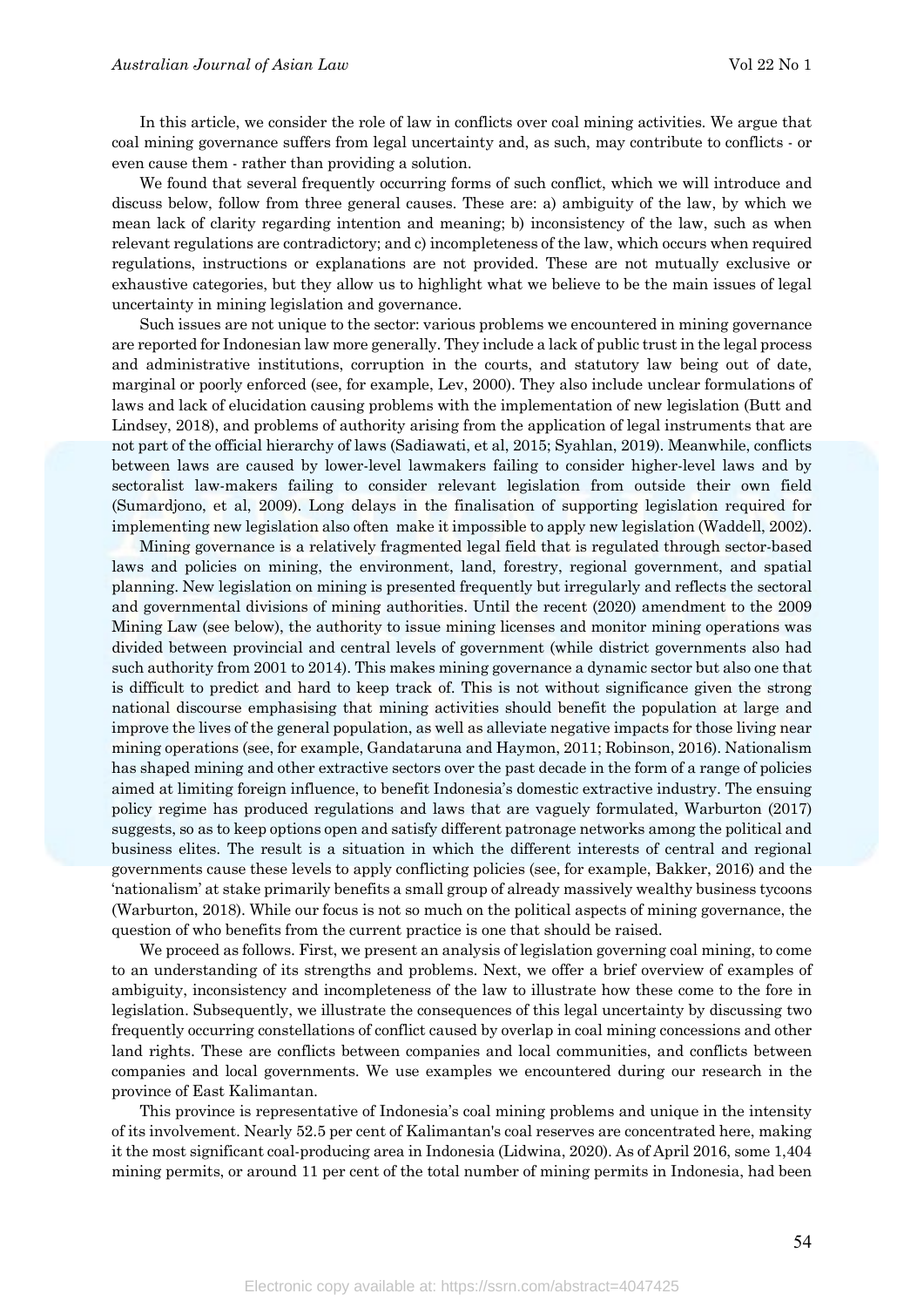issued for this province alone (Budiono and Rini, 2017). These permits total 5,134 million hectares, or 40.3 per cent of the province's territory (Apriando, 2017). Also, unlike other Indonesian provinces, East Kalimantan's provincial government has enacted important provincial legislation on coal mining, thus adding province-level policy and governance to the legislative framework.

#### **Coal Mining Governance in Indonesia**

Indonesia's coal mining governance cannot be considered separately from the extensive decentralisation of administrative authorities that followed the end of the New Order regime in 1998. While this policy revolution gave the regional level of government considerable control over land and resources within their boundaries, much of this authority was recentralised to provincial government, national government, and various ministries during revisions of the regional autonomy law in 2004 and 2014.

In this decentralisation era, the Indonesian government enacted the 2009 Mining Law to replace the 1967 Mining Law. This law stipulated that the central, provincial, and district or municipal governments can manage coal mining, each of which may develop legislation on the sector. In 2014, however, the central government also enacted Law No 23 of 2014 on Regional Government (the 2014 Regional Government Law). The significant point related to mining in this law is the revocation of district/municipal government authority in the mining sector. The law also orders district/municipal governments to hand over all coal mining permits to the province. In April 2015, the Ministry of Energy and Mineral Resources (Kementerian Energi dan Sumber Daya Mineral) issued a circular letter declaring that regents (*bupati*) and mayors (*walikota*) no longer have authority to issue mining permits. Still, contracts and agreements that regional governments had entered into have mostly remained in force, which was of great consequence as the 2003-2013 global commodities boom saw an unprecedented rise in foreign demand for Indonesia's natural resources. As a result, regional governments benefited considerably, despite the national government seeking to develop the mining and the mineral processing industries to strengthen the national economy (see, for example, Bakker, 2016; Warburton, 2017). For this purpose, the 2009 Mining Law instructed mining companies to add value to the raw ore through smelting, refining and other value-adding processes before exporting it overseas.

In 2020, due to a revision of the 2009 Mining Law, mining again became the near exclusive remit of the national (central) government. However, under art 173C of the amended Mining Law, provincial governments continue to hold the authority to extend existing mining licenses, although they can no longer issue new ones. This authority remains with provincial governments for a maximum period of six months following the enactment of the law or until its implementing regulations have been issued. In coal mining governance, the 2020 Mining Law is the main piece of legislation governing coal mining, but other sectoral laws, such as those relating to the environment, spatial planning and forestry, also govern elements of coal mining, as do various other regulations. An overview is provided in Table 1.

| Subject             | Government            | Minister of Energy and                               | <b>Related Regulations</b>                                          |
|---------------------|-----------------------|------------------------------------------------------|---------------------------------------------------------------------|
|                     | Regulation            | <b>Mineral Resources</b>                             |                                                                     |
|                     | (GR)                  | <b>Regulation (MoEMR)</b>                            |                                                                     |
|                     |                       | Mining Area, Licensing                               | Spatial Planning: Law No 26 of                                      |
| <b>Mining Areas</b> | GR No $22$ of<br>2010 | and Reporting in Mineral<br>and Coal Mining          | 2007 on Spatial Planning, Local<br>Regulations on Spatial Planning  |
|                     |                       | MoEMR No 7 of 2020 revoked                           | (province, district/municipality).                                  |
|                     |                       | MoEMR No 11 of 2018, as<br>amended by MoEMR No 22 of | <b>Forestry:</b> GR No 6 of 2007 on<br>Forest Management and        |
|                     |                       | 2018 and MoEMR No 51 of<br>2018                      | Formulation of Forest Management<br>Plans, and Forest Utilisation.  |
|                     |                       |                                                      | Regulation of Minister of                                           |
|                     |                       | <b>Determination of Mining</b><br>Areas              | Environment and Forestry (MoEF)<br>on Borrow-to-Use Forestry Permit |
|                     |                       | MoEMR No 37 of 2013                                  |                                                                     |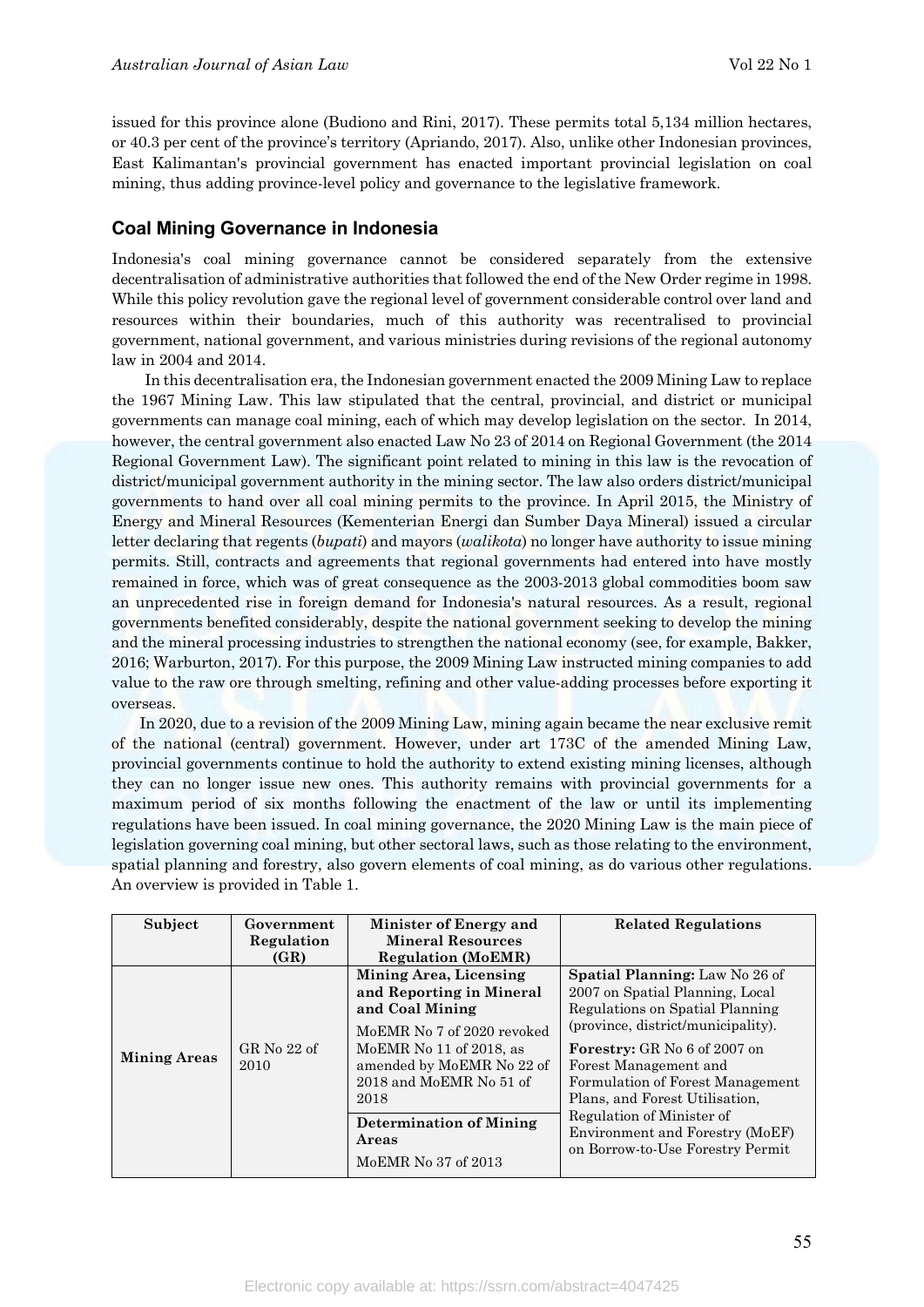|                                                                   |                                                                                                                                                     |                                                                                                                                                                                                                                                                                                                                                                      | MoEF No 27 of 2018 as amended by<br>MoEF No 7 of 2019                                                                                                                                                                                                                                                                                                                                                                                                                                                                                                        |
|-------------------------------------------------------------------|-----------------------------------------------------------------------------------------------------------------------------------------------------|----------------------------------------------------------------------------------------------------------------------------------------------------------------------------------------------------------------------------------------------------------------------------------------------------------------------------------------------------------------------|--------------------------------------------------------------------------------------------------------------------------------------------------------------------------------------------------------------------------------------------------------------------------------------------------------------------------------------------------------------------------------------------------------------------------------------------------------------------------------------------------------------------------------------------------------------|
| Mining<br><b>Business</b><br><b>Activities</b>                    | GR No 23 of<br>2010<br>as amended by<br>GR No 24 of<br>2012, GR No 1<br>of 2014, GR No<br>77 of 2014, GR<br>No 1 of 2017,<br>and GR No 8 of<br>2018 | Mineral and coal mining<br>operations<br>MoEMR No 25 of 2018 as<br>amended by MoEMR No 50 of<br>2018 and MoEMR No 11 of<br>2019<br><b>Licensing and Reporting</b><br>in Mineral and Coal<br>Mining<br>MoEMR No 7 of 2020<br><b>Delegation of Authority</b><br>for Granting Licensing as<br><b>Implementing of One-Stop</b><br><b>Services</b><br>MoEMR No 25 of 2015 | Environment: Law No 32 of 2014<br>on Protection and Management of<br>Environment, Law No 11 of 2020 on<br>Job Creation, GR No 27 of 2012 on<br>Environmental Permit, MoEF No 4<br>of 2012 on Indicators of a Friendly<br>Environment for Business and/or<br>Activity Open Coal Mining, Local<br>Regulations on Protection and<br>Management of Environment<br>(province, district/municipality).<br>CSR: Law No 47 of 2007 on Limited<br>Company<br><b>Online Single Submission (OSS):</b><br>GR No 24 of 2018, President<br>Regulation No 97 of 2017, local |
|                                                                   |                                                                                                                                                     |                                                                                                                                                                                                                                                                                                                                                                      | regulation on OSS<br>Taxation: GR No 37 of 2018                                                                                                                                                                                                                                                                                                                                                                                                                                                                                                              |
| Reclamation<br>and Mine<br>Closure                                | GR No 78 of<br>2010                                                                                                                                 | Reclamation, post-mining,<br>implementation of good<br>mining principles and<br>supervision of mineral<br>and coal mining<br>MoEMR No 26 of 2018<br>replaced MoEMR No 7 of<br>2014 (on the implementation<br>of reclamation and post-<br>mining)                                                                                                                     | Environment: Law No 32 of 2014<br>on Protection and Management of<br>Environment, Law No 11 of 2020 on<br>Job Creation, GR No 27 of 2012 on<br>Environmental Permit, MoEF No 4<br>of 2012 on Indicators of a Friendly<br>Environment for Business and/or<br>Activity Open Coal Mining, Local<br>Regulations on Protection and<br>Management of Environment<br>(province, district/municipality).                                                                                                                                                             |
| Mineral and<br><b>Coal Mining</b><br>Direction and<br>Supervision | $GR$ No 55 of<br>2010                                                                                                                               | implementation of good<br>mining principles and<br>supervision of mineral<br>and coal mining<br>MoEMR No 26 of 2018<br>replaced MoEMR No 2 of<br>2013 (on supervision of the<br>implementation of mining<br>activities by provincial and<br>district/municipal<br>governments)                                                                                       | <b>Environment: Law No 32 of 2014</b><br>on Protection and Management of<br>Environment, Law No 11 of 2020 on<br>Job Creation, GR No 27 of 2012 on<br><b>Environmental Permit</b>                                                                                                                                                                                                                                                                                                                                                                            |
|                                                                   |                                                                                                                                                     | <b>Evaluation procedures for</b><br>the issuance of mineral<br>and coal mining business<br>permits<br>MoEMR No 43 of 2015                                                                                                                                                                                                                                            |                                                                                                                                                                                                                                                                                                                                                                                                                                                                                                                                                              |

Table 1: Regulations related to coal mining governance

This scattered division of regulatory authority over various levels of government, ministries and other governmental bodies is complicated and creates confusion. The Fraser Institute, an independent research and educational organisation based in Canada, conducts an annual survey of mining companies. Over the past three years it has consistently indicated a high degree of uncertainty in the Indonesian administration's interpretation and enforcement of existing regulations, particularly with respect to its environmental regulations. The researchers pointed to the existence of regulatory duplications and inconsistencies. The survey gives Indonesia ominously low ratings on these aspects (Jackson and Green, 2017; Stedman and Green, 2018, 2019). Other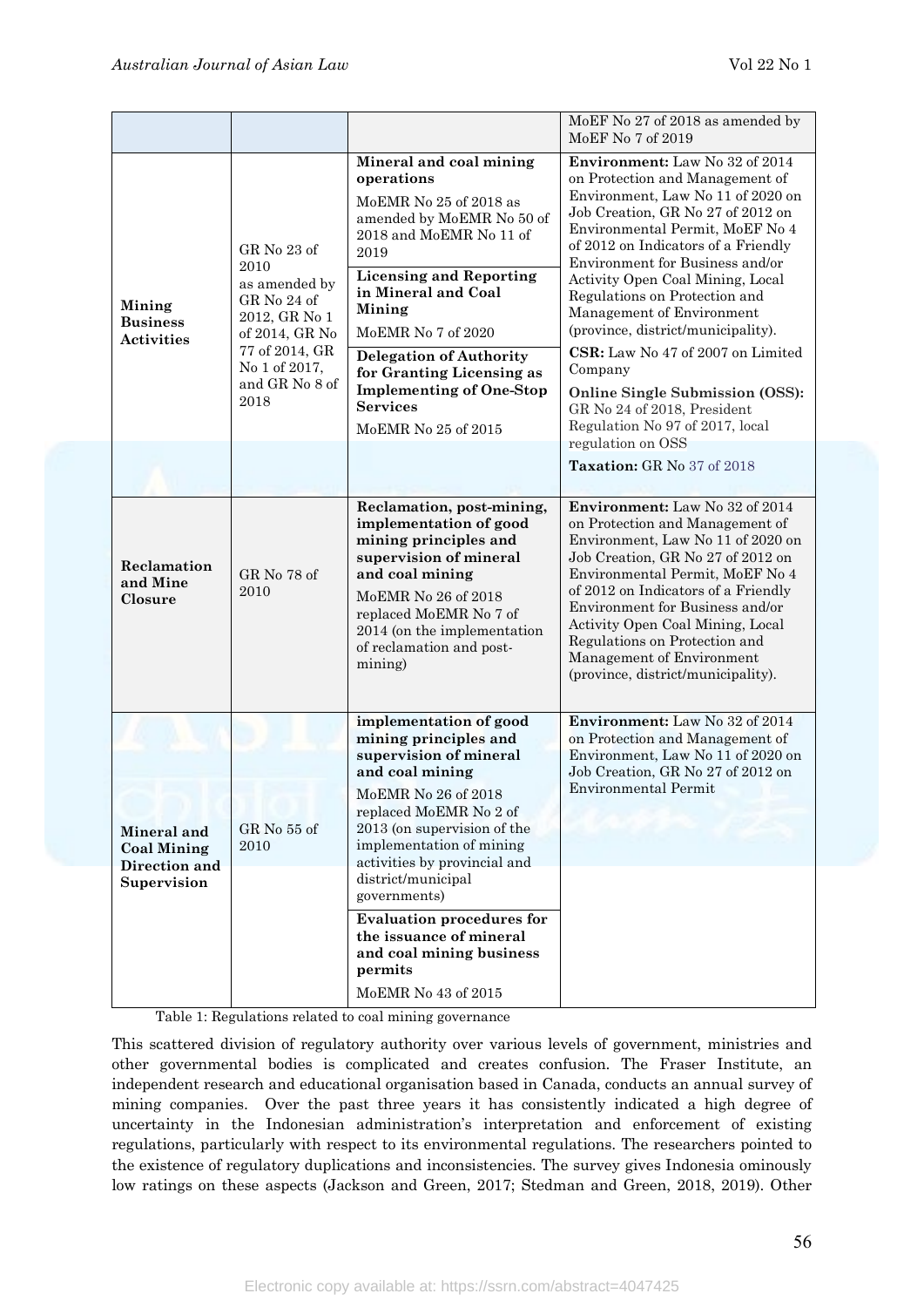studies present similar findings. Fünfgeld (2016) and O'Callaghan and Vivoda (2017) report inconsistencies in regulations issued by the central, provincial and regional levels of government, as well as among different agencies at these levels of government. Devi and Prayogo (2013) argue that uncertainty of law emerges due to an absence of implementing regulations or because technical directives are lacking, while ambiguity is caused by competing regulations and differing interpretations given to these by various actors (O'Callaghan, 2010; Devi and Prayogo, 2013).

#### **Legal Uncertainty in Governing Coal Mining in East Kalimantan**

Although the 2020 Mining Law made the central government the coal mining sector's exclusive licensing authority, previously existing regulations on licensing are valid until the promulgation of the implementing regulations of the new law, which at the time of writing (April 2021) were not yet announced or introduced. This implies that, at the time of writing, the authority to manage coal mining in East Kalimantan, which mainly consists of permit monitoring, reclamation and postmining activities, was still managed predominantly at the provincial level of government. During our research, we found this management to be problematic in various ways, as we discuss below.

#### **Ambiguity in Permit Guarantees**

<u>.</u>

Under art 46(1) of the 2009 Mining Law, any holder of a Mining Business Permit (*Izin Usaha Pertambangan*) for exploration is 'guaranteed' to obtain a Mining Business Permit for production to ensure the continuation of the mining business. Similar provisions exist in art 34(2) of Government Regulation No 23 of 2010 on the Implementation of Mineral and Coal Mining Business Activities and art 43(2) of the Ministry of Energy and Mineral Resources Regulation No 11 of 2018 on Procedures for Giving Area, Licensing, and Reporting on Business Activities of Mineral and Coal Mining. Yet the meaning of 'guaranteed' (*dijamin*) is unclear. Does it mean that the licensor cannot refuse the applicant a production permit once an exploration permit has been granted, or does it mean that continuation is subject to meeting the conditions set out in the law?[3](#page-5-0)

'Guaranteed' was interpreted differently by parties in the case of *PT Marimun Bara Sejahtera (PT MBS) v the East Kalimantan Provincial One-Stop Investment and Integrated Services Office* (Dinas Penanaman Modal dan Pelayanan Terpadu Satu Pintu Provinsi, DPMPTSP). In July 2018, the company submitted a request to DPMPTSP to upgrade the status of its permit from exploration to production operations. However, DPMPTSP found that the company did not meet the requirements for such an upgrade as set out in art 4 of Ministry of Energy and Mineral Resources Regulation No 43 of 2015 on Evaluation Procedures for Issuing Permits of Mineral and Coal Mining. Also, the requested area included overlaps with plots that were designated as residential and horticultural areas in the provincial spatial plan, which made them out of bounds for mining. DPMPTSP interpreted the 'guarantee' as being conditional on the fulfilment of these requirements and therefore rejected the request. PT MBS disputed the decision and brought the case to the administrative court in August 2018. At the trial process, the judges found that the 2009 Mining Law and Ministry of Energy and Mineral Resources Regulation No 34 of 2017 on Mineral and Coal Mining Permits (as amended by Ministry of Energy and Mineral Resources Regulation No 11 of 2018) provide an unconditional guarantee that the exploration permit holder can upgrade the permit status as a continuity of his investment. Based on these considerations, the judges ordered DPMPTSP to issue the production operation permit to PT MBS. However, at the time of writing DPMPTSP had not done so and, while we have been unable to obtain a clear answer as to why this is so, the issue illustrates that, even with a court decision, it may take considerable time to obtain a permit upgrade.

<span id="page-5-0"></span>These conditions concern administrative requirements such as production of valid permits, a correct map of the concession and confirmation from the provincial government that the permit contains no overlaps. Also, Mining Business Permit holders need to show that they have complied with all financial liabilities (both tax and non-tax) and that they have met all technical requirements. These include submission of a final exploration report, a feasibility study, an environmental impact analysis (see below), and a reclamation and post-mining plan, as well as approvals of all these by the authorities responsible.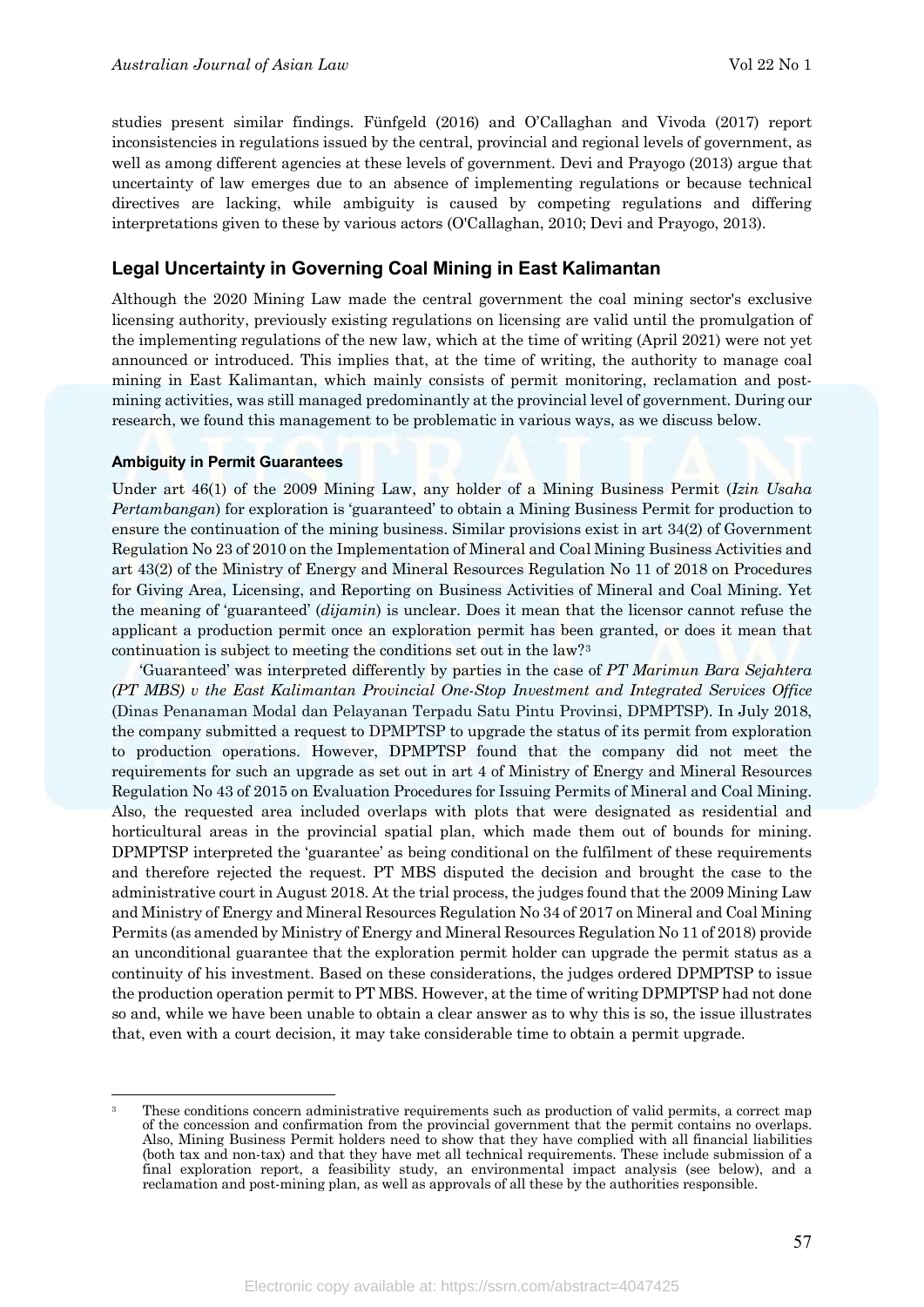-

#### **Inconsistencies in Post-mining Restoration Governance**

While the previous example already included elements of legal inconsistency, the effects of such deficiencies are central to many problems of regulating reclamation and post-mining restoration.[4](#page-6-0) These are regulated by the 2009 Mining Law, with details of its implementation provided in Government Regulation No 78 of 2010 on Reclamation and Post-mining and in Ministry of Energy and Mineral Resources Regulation No 7 of 2014. Although the 2009 Mining Law and Government Regulation No 78 of 2010 explicitly order the mining companies to fill in open mining pits upon conclusion of their activities, Ministry of Energy and Mineral Resources Regulation No 7 of 2014 allows companies to leave the pits open if these are designated to be used as residential areas, for tourism, as water sources, or as cultivation areas. The regulation also allows companies to leave mining pits open if a pit is too large to fill in or for other technical reasons, which are not specified or explained in the law.

The opportunity to use mining sites for other purposes rather than carry out the reclamation and post-mining obligations set out in the 2009 Mining Law has obscured and neglected the intentions of reclamation and post-mining to restore the quality of the environment and ecosystem to its previous condition. Companies frequently claim 'technical reasons' to leave pits open (Azis, 2019), which brings into question their responsibility for post-mining restoration of the ecosystem and the social environment. In addressing this issue, Ministry of Energy and Mineral Resources Regulation No 7 of 2014 was recently replaced by Ministry of Energy and Mineral Resources Regulation No 26 of 2018 on the Implementation of Good Mining Rules and Supervision of Mineral and Coal Mining. This regulation ordered companies to restore land use according to the environmental impact analysis (*Analisis Mengenai Dampak Lingkungan*),[5](#page-6-1) which the company is obliged to carry out before commencing mining activities. By doing so, this new regulation ended the possibility of companies to changing the designation of mining locations upon conclusion of activities, unless such a change is already stated in the environmental impact analysis. Ministry of Energy and Mineral Resources Regulation No 26 of 2018 thus places final responsibility much more clearly with the company.

At the same time, a more technical provision as a follow-up to the regulation is Ministry of Energy and Mineral Resources Decree No 1827 of 2018 on Guidelines for Reclamation and Post-Mining Implementation in Mineral and Coal Mining Business Operations. The Annex to this decree states that at the production operations stage reclamation can take the form of re-vegetation or other designations, including turning them into housing areas, tourism sites, water sources, or cultivation areas. While Ministry of Energy and Mineral Resources Regulation No 26 of 2018 states that reclamation is intended to organise, restore and improve the quality of the environment and ecosystem following its previous use, this Ministerial Decree again opens the opportunity to use former mine pits for other purposes that differ from their original designation.

East Kalimantan's Provincial Regulation No 8 of 2013 on the Implementation of Reclamation and Post-mining addresses the issue as well. This regulation also allows companies to not restore former mining areas to their original function. They can, instead, develop such land for livestock farming and smallholder plantations, or leave mining pits open in up to 10 per cent of the disturbed land area.<sup>[6](#page-6-2)</sup> However, areas for such redevelopment, as well as pits to be left open, must be clearly indicated in the environmental impact analysis.

Complicating matters further is the Minister of the Environment Regulation No 4 of 2012 on Indicators of a Friendly Environment for Business and/or Open Coal Mining Activities, which is based on the 2009 Environmental Law.[7](#page-6-3) The Annex to this Ministry of Environment Regulation

<span id="page-6-0"></span>The 2020 Mining Law removes provincial and district authority in the mining sector (arts 7 and 8 of the 2009 Mining Law). Under art 6 of the 2020 Mining Law, only the central government can carry out guidance and supervision of reclamation and post-mining.

<span id="page-6-1"></span><sup>5</sup> An environmental impact analysis is conducted, to establish the scale and significance of the environmental impact of planned development. It is required as input for the process of decision-making for issuing permits.

<span id="page-6-2"></span><sup>6</sup> 'Disturbed land' connotes an area used for mining business activities, drilling holes, test wells, test trenches, and mining supporting facilities.

<span id="page-6-3"></span><sup>7</sup> Law No 32 of 2009 on Environmental Protection and Management stipulates that every business and/or activity that has critical impact on the environment must conduct an Environmental Impact Analysis.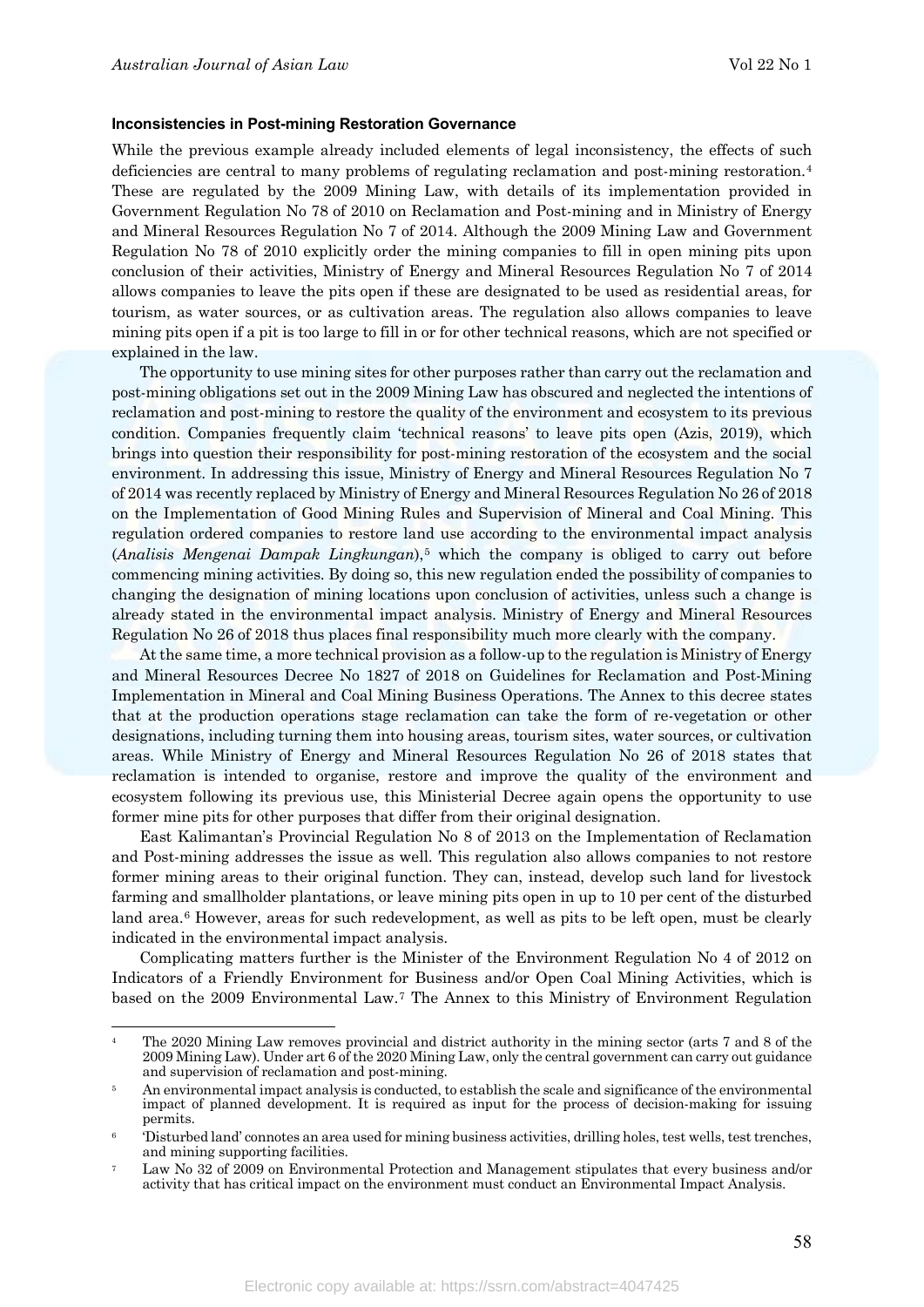stipulates that open excavation pits may remain for up to 20 per cent of the coal mining permit's area. In 2014, the Ministry of Forestry and the Ministry of Environment were merged into the Ministry of Environment and Forestry. Earlier Ministerial Regulations of both ministries have remained in force, yet simultaneous implementation of Ministry of Energy and Mineral Resources Regulation No 26 of 2018 and Ministry of Environment Regulation No 4 of 2012 is highly complex due to their different provisions on post-mining pit closure.

Regardless of which regulation is to take precedence, each refers to environmental criteria that mining companies should meet. Once a company fails to do so, the regulations refer to the different provisions of the 2009 Mining Law and the 2009 Environmental Law. Which of these laws is to be enforced, and by which authority is, however, not clear.

#### **Ongoing Incompleteness of Mining Governance Authority**

The enactment of the 2014 Regional Government Law that was discussed above annulled the earlier distribution of government authority as set out in the 2009 Mining Law, specifically ending district government authority in permit-issuing and in the monitoring and evaluation of reclamation and post-mining activities. To address these changes the Ministry of Energy and Mineral Resources issued three regulations in 2018 that jointly revoked fourteen earlier Ministry of Energy and Mineral Resources regulations that authorised district governments to carry out these tasks.<sup>[8](#page-7-0)</sup> The three new regulations ordered the Ministry of Energy and Mineral Resources and the Directorate General of Coal Mining to draft a comprehensive set of implementing guidelines for the environmental management of mining, for mining reclamation, post-mining management, the supervision of mining business governance, and for the monitoring and evaluation of reclamation and post-mining activities.

However, in 2020 one of these, Ministry of Energy and Mineral Resources Regulation No 11 of 2018 (which had been amended twice since its promulgation), was revoked by the new Ministry of Energy and Mineral Resources Regulation No 7 of 2020 on Procedures for Granting Areas, Licensing, and Reporting on Mineral and Coal Mining Business Activities. The guidelines ordered in Ministry of Energy and Mineral Resources Regulation No 11 of 2018 were not ready, while Ministry of Energy and Mineral Resources Regulation No 7 of 2020 instructed that yet further new guidelines should be drafted.[9](#page-7-1) While not dissimilar in terms of required guidelines, Ministry of Energy and Mineral Resources Regulation No 7 of 2020 shifts the authority for enacting the guidelines from the directorgeneral to the minister. While creating a higher binding force, the involvement of the minister also causes new delays.

In short, the changes brought about by Law No 23 of 2014 have still not been implemented in 2020. This situation is further complicated by the 2020 Mining Law revoking provincial governments' authority to issue permits and supervise reclamation and post-mining activities, and placing these with national government, while the implementing regulations are, as yet, not available. As a result, the 2020 Mining Law does not resolve the legal vacuum on supervision guidelines but rather adds to the ensuing legal gap.

<span id="page-7-0"></span><sup>&</sup>lt;u>.</u> <sup>8</sup> These three regulations are: 1) Ministry of Energy and Mineral Resources Regulation No 11 of 2018 on Procedures for Granting Area, Licensing and Reporting on Mineral and Coal Mining Business Activities, which replaced six regulations related to the permit, mining area, and the authority of local government; 2) Ministry of Energy and Mineral Resources Regulation No 25 of 2018 on Exploitation of Mineral and Coal Mining, which annulled two regulations related to licensing; and 3) Ministry of Energy and Mineral Resources No 26 of 2018 on the Implementation of Good Mining Rules and Supervision of Mineral and Coal Mining, which repealed six regulations on reclamation and post-mining activity, monitoring and evaluation, and environment.

<span id="page-7-1"></span><sup>9</sup> These guidelines should take the form of Ministry of Energy and Mineral Resources Decisions on: 1) enactment and implementation of granting mining business license areas; 2) application, evaluation, and issuance of the exploration permit; 3) application, evaluation, issuance, and extension of production operation permit; 4) application, evaluation, and approval of partnership program; and 5) preparation, submission, evaluation, and approval of the Annual Work Plan and Budget.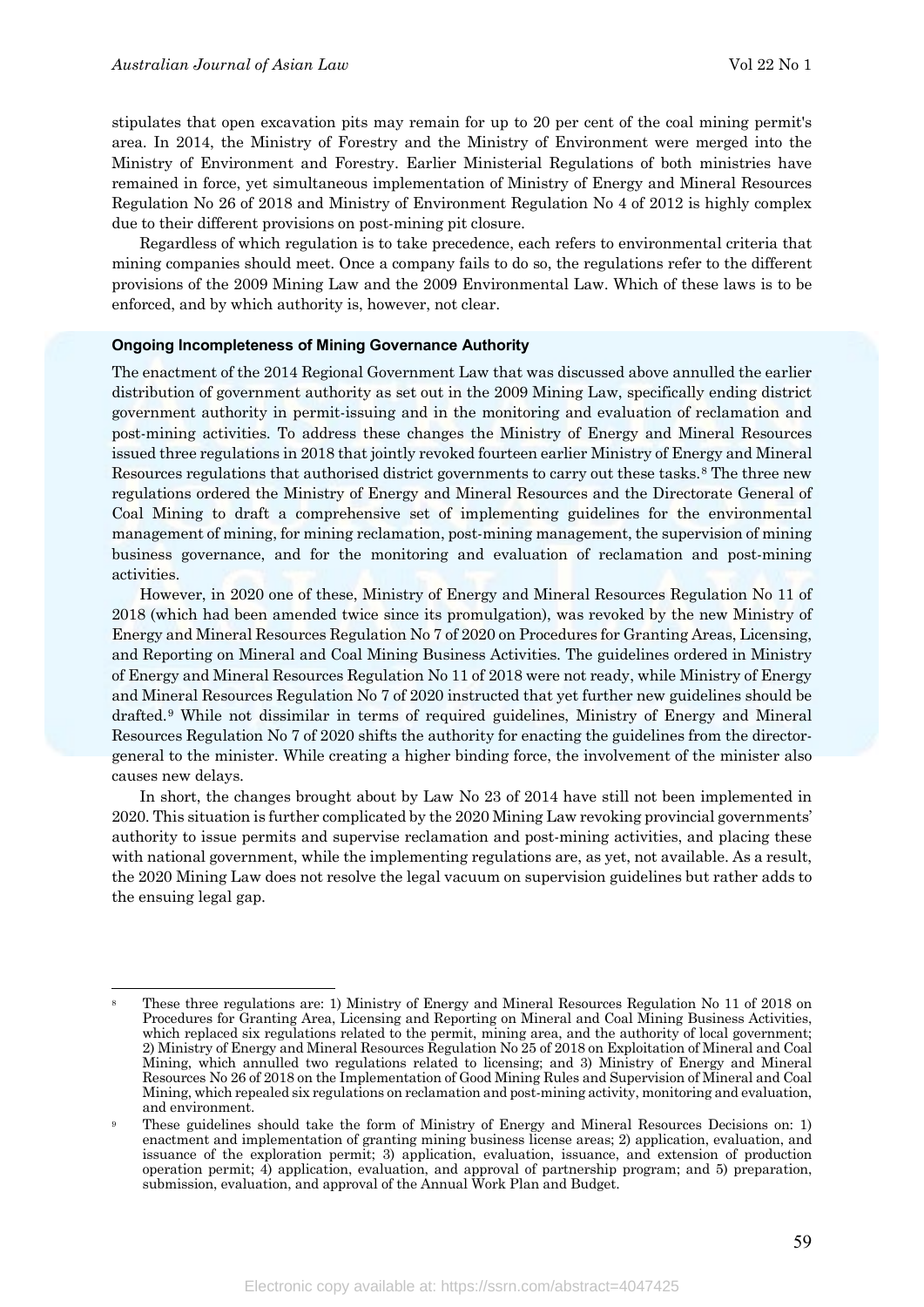## **Contestation of Coal Resources in East Kalimantan: Rights to Land versus the Right to Exploit**

The various competing interests in natural resources in East Kalimantan have given rise to numerous conflicts over their usage. In 2019, there was an overlap of approximately 4.5 million hectares in licenses granted to plantation and mining companies and to various types of forestry sector enterprises (Fel GM, 2019).

Conflict settlement between such diverse parties should follow the law. For natural resources, various sectoral laws — forestry, land, plantations, and mining — provide specific instructions on conflict resolution. As we have shown above, however, such diverse legislation may not only give rise to confusion, it may also cause conflict. For instance, if a coal mine is located in a forest area and causes environmental degradation in that area, which legislation takes precedence and must be applied to resolve the conflict? The Mining Law, the Forestry Law, or the Environmental Law?

In this section, we discuss several conflicts that we encountered during our research, to examine how such contests were worked out.

#### **Coal Mining Companies versus Communities**

In 2014-15, there were 18 cases of this type of conflict (JATAM, 2016, unpublished data). Two of these were brought before the administrative court. We identified two main causes for these conflicts. The first is when a local government grants a coal mining permit in a settlement area or for land that is otherwise occupied by a community, such as gardens or rice fields. Articles 135 and 136 of the 2009 Mining Law allow for this on the condition that the mining company provides compensation to which the holder(s) of land rights agree(s). In practice, such an agreement is often not reached. This is not just because the amount of compensation offered is deemed too low, but because communities often do not want to release their land for coal mining in the first place. The absence of an agreement gives rise to conflict as both parties contest the other's rights: the company maintains that it has a permit, while the community counters that no legally required agreement was reached. This is an inconsistency in the law.

The second cause of such conflicts is ambiguity in the 2009 Mining Law, which does not provide explicit provisions to solve overlaps between coal mining concessions and other parties' land rights. Article 136(1) of the 2009 Mining Law only states that these 'should be settled under statutory provisions,' but such provisions are still lacking at the time of writing, and they have not been included in the 2020 Mining Law either. The lack of clear rules encourages parties to apply other methods to further their interests. Communities often resort to blockades and protests, while mining companies react by bringing criminal charges against stubborn opponents who persist in asserting their right to land. The companies accuse protesting communities of obstructing or interfering with mining operations, as stated in art 162 of the 2009 Mining Law (CNN Indonesia, 2019; Hukum Online, 2020) and the court frequently endorses such accusations. While this may end the blockades, it does not resolve the conflict. Nor does it improve relations between the parties involved.

Contests between companies and communities are generally resolved through direct negotiations between the parties, often through mediation by a third party (which is nearly always the local government). If this fails, the case is often brought before the court. It is not uncommon for parties to apply a number of these methods before the issue is eventually decided upon, as the following example illustrates. In 2011, a coal mining company, PT Mahakam Sumber Jaya (MSJ), came into a conflict with the villagers of Sebuntal village in Kutai Kartanegara District. PT MSJ had a concession area of 23,000 hectares, of which 4,000 hectares overlapped with a community plantation cultivated by a Land Ownership Association (Kelompok Persatuan Pemilik Lahan*)* of some 300 local families. The association's claim to the land was based on a Land Tenure Statement (*Surat Pernyataan Pemilikan Lahan*) that had been issued by the local village head and was recognised by the subdistrict government (Detak Kaltim, 2017).

In 2011, PT MSJ appealed to the district government to facilitate a solution to the land conflict. The district government sent a team to investigate and identify land claims by the villagers farming in the disputed area (Dimas, Idris and Fitriyah, 2014; Harjanto, et al, 2019). The team failed to settle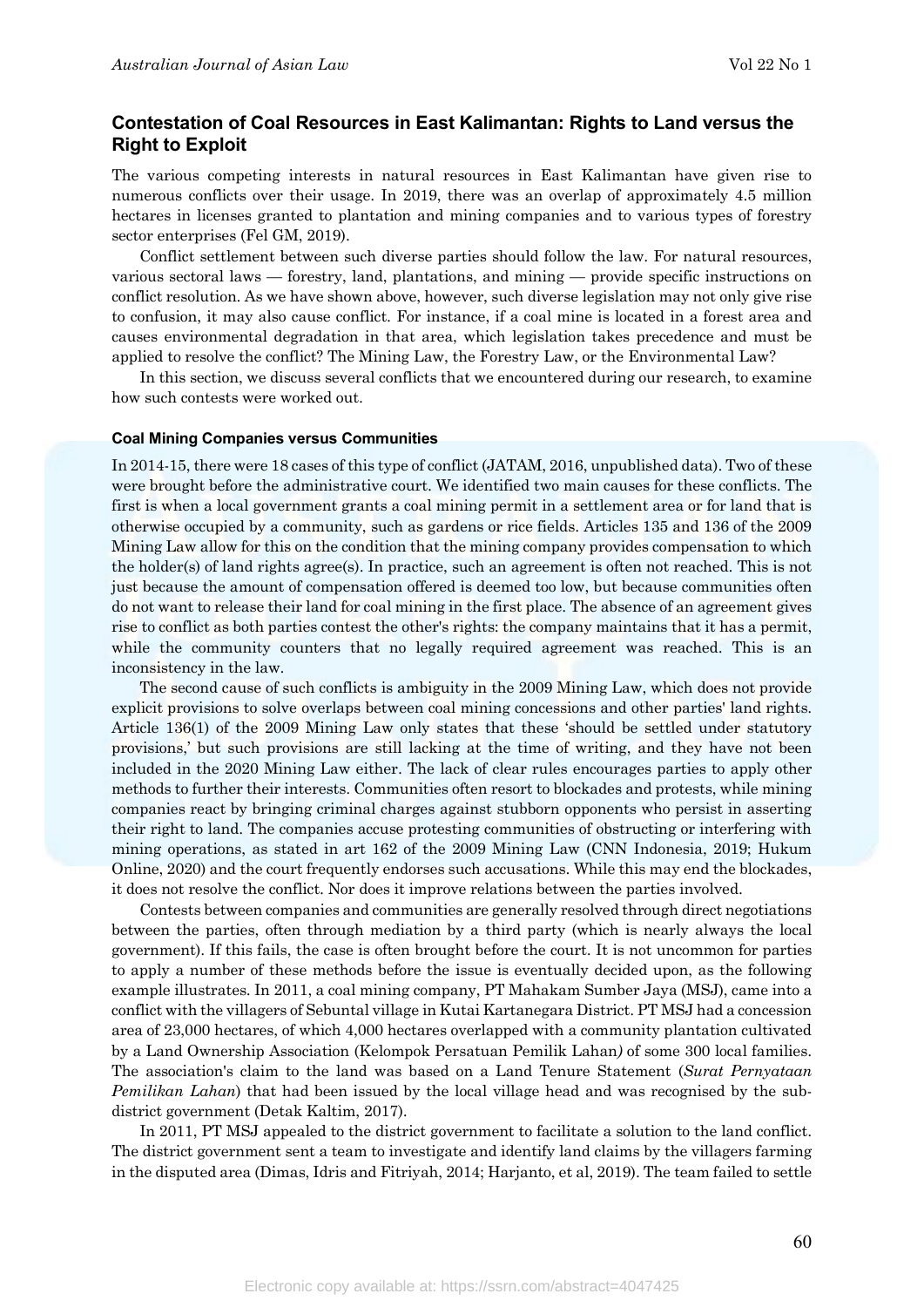the conflict, as PT MSJ did not agree with the amount of compensation requested by the villagers. In 2013, the East Kalimantan Provincial Legislative Council mediated between the parties involved in the dispute but also failed to reach a settlement (Antara Kaltim, 2013). Meanwhile, the Sebuntal villagers living around the mining concession did not wait for events. Arguing that PT MSJ had not paid compensation for their land, they frequently put up physical blockades to obstruct the company's activities. PT MSJ countered that while no agreement had been reached about compensation, they had conducted the process as per the legislation in force (Dimas, Idris and Fitriyah, 2014; Harjanto, et al, 2019). As a non-litigation approach had failed to bring about an agreement, the villagers stated that they would start a lawsuit if PT MSJ commenced mining activities in their community plantation (Detak Kaltim, 2017). PT MSJ ignored this threat of being sued by the community and continued to carry out its operations.

That such conflicts may be resolved through a lawsuit is shown by the case of the village of Muara Kaeli disputing a mining concession held by PT Sinar Kumala Naga (PT SKN) in the district of Kutai Kartanegara. Here a Forest Education and Research Area in the village overlapped with PT SKN's concession.[10](#page-9-0) The mining activities of PT SKN had damaged the Forest Education and Research Area and had disrupted the livelihoods of people living in its vicinity. In November 2015, the Barisan Anak Dayak (BADAK), an NGO based in Samarinda, filed a lawsuit in the administrative court in Samarinda against PT SKN and the Regent of Kutai Kartanegara (the issuer of the permit). The NGO asked the court to order the regent to exclude the overlapping area of about 29.61 hectares from the concession. The judge accepted the plaintiff's claim and ordered the Regent of Kutai Kartanegara to release these hectares from the permit.<sup>[11](#page-9-1)</sup>

A third example of this type of conflict illustrates the criminalisation of opponents by companies. In the district of Paser, a conflict began in 2009, when PT Kideco Jaya Agung (PT KJA), a coal mining company, conducted land clearing in Songka Village, a settlement of indigenous Paserese. A total of 598 hectares of the disputed land was claimed by Mrs. Noorhayati, a local villager who based her claim on a *segel*[12](#page-9-2) issued in 1957. PT KJA did not pay compensation, since the amount offered by the company was deemed insufficient by Noorhayati and her family. As no solution was forthcoming, they staged a six-day *Belian* ritual on the disputed land in June 2014. A *Belian* is a ritual to cleanse the community and the environment from harmful aspects or misdeeds (Bakker, 2009). Staging such a ritual in this context may be considered a creative way to perform an obstructive protest yet circumvent the prohibition on hampering mining operations. The *Belian* was intended to spiritually repair the consequences of PT KJA's operation on the land, yet PT KJA felt that the *Belian* hampered its activities, particularly the transportation of coal, claiming it caused a loss of around 95 billion rupiahs (US \$9,858,128).[13](#page-9-3) The company called in the police and asked them to arrest Noorhayati as the instigator of the ritual. Noorhayati was indicted on the grounds that the *Belian* ritual had blocked mining activities. After a series of trial examination sessions, Noorhayati was found guilty of obstructing coal mining operations and sentenced to two months' probation in June 2015. The High Court confirmed the verdict in October 2015, followed by the Supreme Court in January 2017.

These three cases illustrate some of the more common conflicts that arise regularly between companies and communities as a result of overlap between mining permits and other land rights. The situation is caused mainly by ambiguity in the registration of land that the companies can use for mining and the poor formulation of dispute resolution in the laws. As a consequence, clear and more precise legislation about fair and adequate compensation could remedy this condition. The criminalisation of protest is a cause for concern in itself, since legal procedures to stop ritual events can trigger widespread conflict with indigenous peoples, as happened in Noorhayati's case. Importantly, the three cases show that coal mining companies are well-placed to use their permits

<u>.</u>

<span id="page-9-0"></span><sup>&</sup>lt;sup>10</sup> Forest Education and Research Area is a forest area designated for forestry research and development, forestry education and training as well as religion and culture.

<span id="page-9-1"></span><sup>&</sup>lt;sup>11</sup> See Administrative Court Decision No 30/G/2015/PTUN-SMD.

<span id="page-9-2"></span><sup>&</sup>lt;sup>12</sup> A *segel* is a letter containing a statement regarding land control by a person, issued by the village head and approved by the head of the sub-district.

<span id="page-9-3"></span><sup>13</sup> See Tanah Grogot Court Decision No 04/Pid.B/2015/PN.TGT.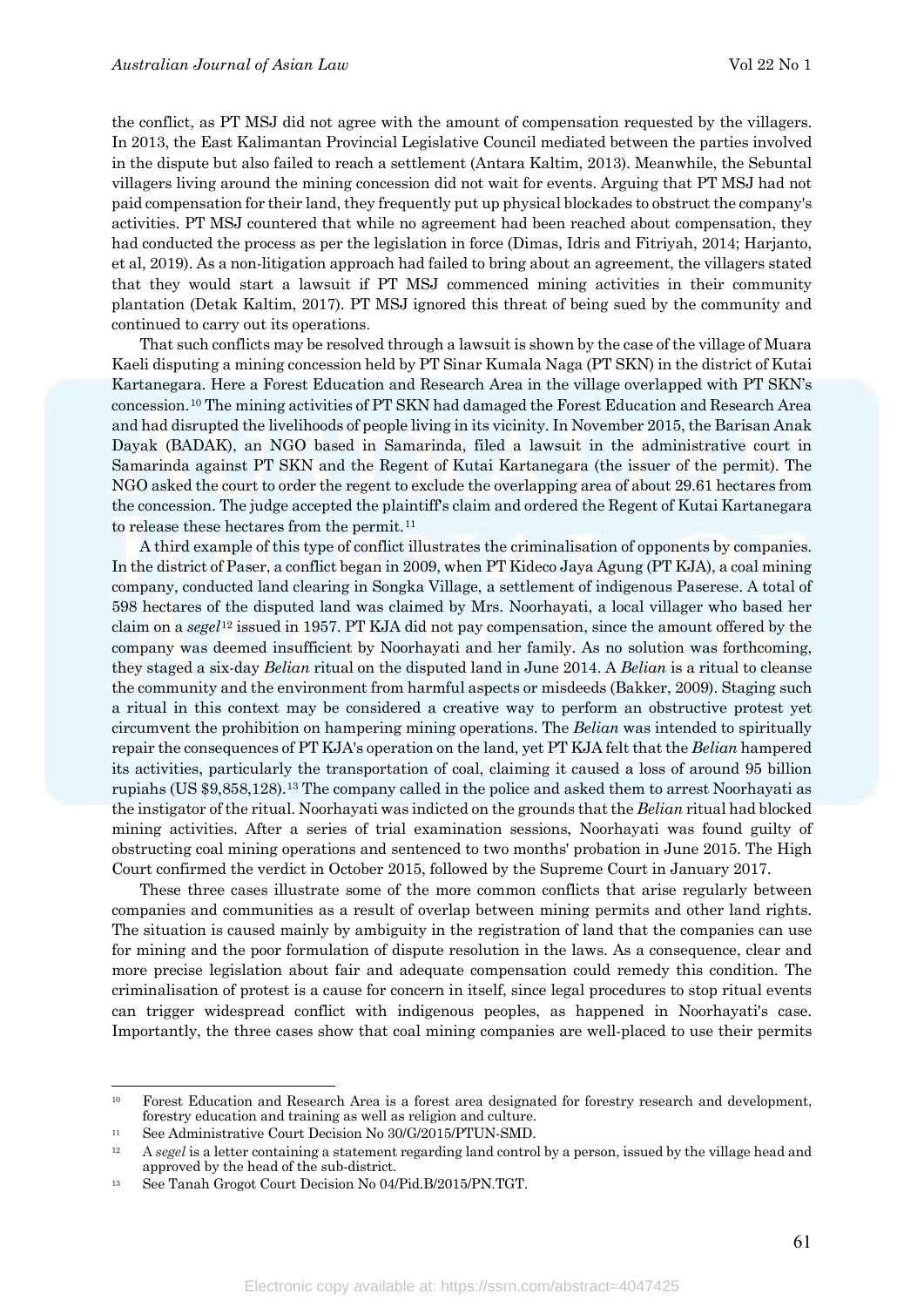and the law to privatise disputed land and dominate communities' social spaces and natural resources.

#### **Coal Mining Companies versus Local Government**

Based on our research in the administrative court in Samarinda, we identified eighteen conflicts between coal mining companies caused by overlapping licenses, and which took place between 2009 and 2019. These overlapping permits resulted from a local government granting a permit to a company for an area in respect of which another company already holds a permit. This can be a consequence of poor or incomplete permit administration, poor coordination between responsible authorities, or corruption (Arwanto, 2018; JATAM, et al, 2019). Such overlaps frequently become conflicts because of inconsistencies in the law and because of the significant business interests that are at stake. Often these overlaps involve multiple companies, which are generally mining companies, but can also be other types of companies, such as plantation owners.

Our first example here, the case of *PT Bumi Energy Kaltim (PT BEK) v PT Penajam Prima Coal (PT PPC) and PT Energi Penajam Mandiri* (*PT EPM),* provides an illustration of how such disputes occur. This conflict commenced in August 2011, when the government of Penajam Paser Utara district upgraded the mining permit status of PT PPC and PT EPM from exploration to production operations. During the process, however, the district government found that the two companies' concessions overlapped with the concession of PT BEK. The district government subsequently asked PT BEK to stop its mining activities in the overlapping area, and resolve the issue. The local government facilitated a series of mediation meetings to explore the possibility of an amicable solution.

Since all companies maintained their claims, the regent then applied a formal approach. After verifying all of the licensing documents, the district government identified that the area of overlap between PT BEK and PT PPC totalled 730 hectares (22.25 per cent of PT BEK's concession), while the overlap between PT BEK and PT EPM amounted to 2,254 hectares (68.70 per cent of PT BEK's concession). According to the district government's findings, PT BEK had obtained its permit in 2008, whereas PT PPC and PT EPM obtained theirs in 2004. Since mining permit services must be applied according to a first-come, first-served principle, as stated in the Decree of Ministry of Energy and Mineral Resources No 1603K/40/MEM/2003, the regent decided to reduce the concession of PT BEK in December 2014. In response, PT BEK brought the decision before the administrative court in March 2015. The company argued that the decision of the district government was against the law and had caused legal uncertainty for PT BEK's business, calling for the court to cancel the regent's decision, however, the court rejected their request as the judges considered the regent's decision to have followed applicable laws and regulations.<sup>[14](#page-10-0)</sup>

Between 2009 and 2019, the administrative court in Samarinda also heard ten cases of conflicts between coal mining and palm oil companies that were caused by overlapping licenses. The case of *PT Perkebunan Kaltim Utama I (PT PKU) v PT Kutai Energi (PT KE), PT Trisensa Mineral Utama (PT TMU), PT Adimitra Baratama Nusantara (PT ABN), and PT Indomining* serves as our second example. On June 9, 2009, the regent of Kutai Kartanegara district issued a coal mining license to PT KE for 6,932 hectares. PT PKU protested the issuance of the permit as they held a license, also issued by the regent, that overlapped with the new concession of PT PKU. When looking into the case, PT PKU found further overlaps with new permits that the regent had issued to other coal mining companies, namely PT TMU, PT ABN, and PT Indomining. The total overlapping area amounted to 3,968.3 hectares.

On 6 December 2010, a coordination meeting was held between the district government and the various companies and an agreement was reached that involved shared land use with priority for coal mining activities. This meant that the coal would first be mined, after which plantations would be set up once the area had been restored. Although PT PKU signed the agreement, the company remained dissatisfied with the outcome and sued the regent in the administrative court in July 2011. The judges rejected PT PKU's demands to revoke the permit issued to PT KE because the lawsuit

<u>.</u>

<span id="page-10-0"></span><sup>14</sup> See Administrative Court Decision No 05/G/2015/PTUN-SMD.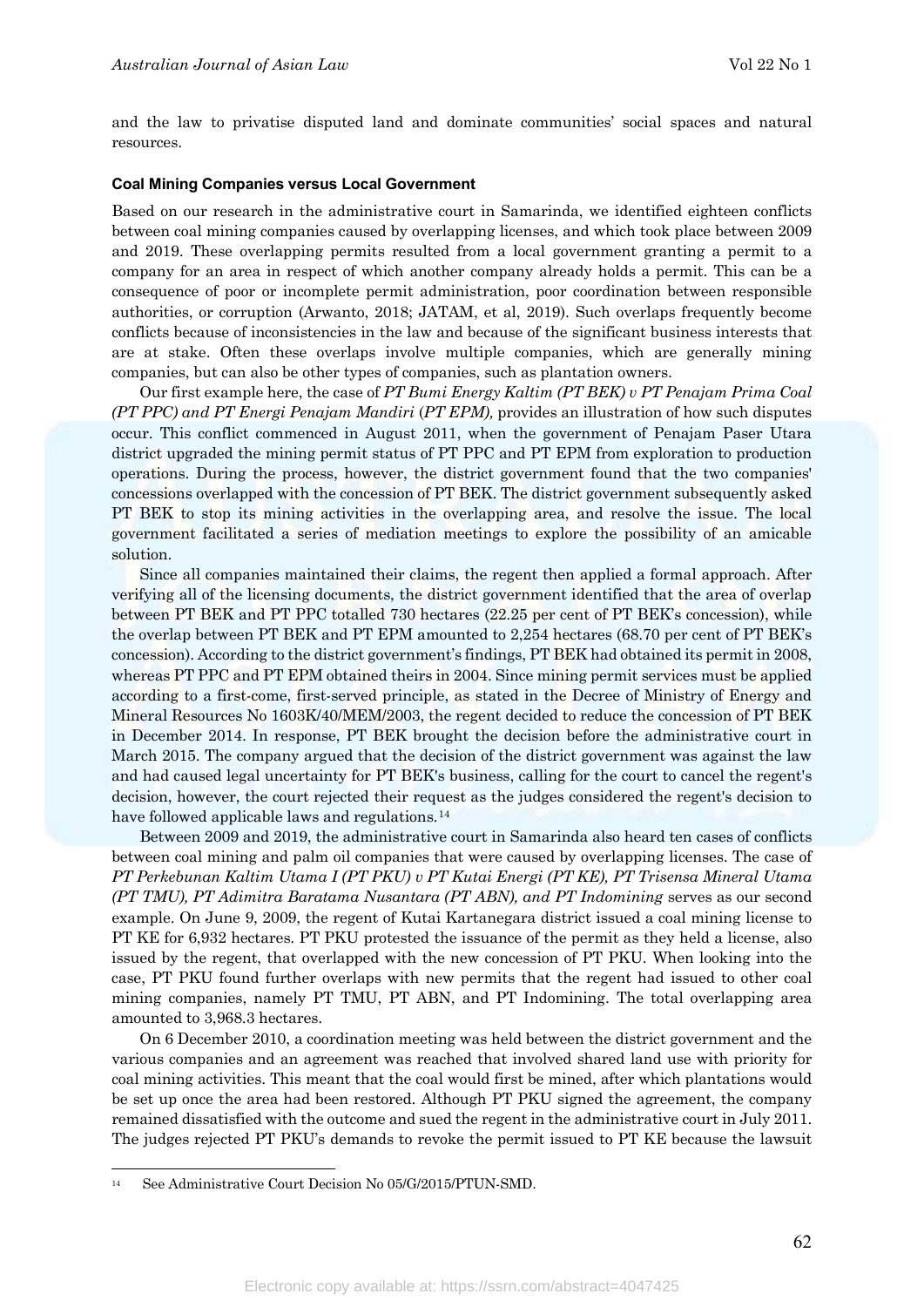was filed late (more than 90 days after the issuance of the license).<sup>[15](#page-11-0)</sup> In turn, PT KE opted to settle the matter on commercial basis. PT Toba Bara Sejahtera, the parent company of PT KE, PT TMU, PT ABN and PT Indomining decided to buy 11,250 shares (equivalent to 90 per cent) of PT PKU in June 2013 (Pradipta, 2013). The acquisition of PT PKU minimised the risk of future legal disputes (PT Toba Bara Sejahtra Tbk., 2013).

These examples illustrate how local governments fail to provide legal certainty for permits issued to companies. When granting a coal mining permit, the local government often does not ascertain the concession area to be awarded to a company on the basis of existing permits. Such poor administration results in inconsistent decisions by local governments as they generate significant overlap between concessions.

#### **Conclusion**

<u>.</u>

In this article, we have discussed the role of law in conflicts over mining activities. We find that coal mining governance is plagued by legal uncertainty that poses a significant obstacle to a functional and effective coal mining regime. We see three causes of this. The first is the distribution of authority over three different levels of governance (regional, provincial and national), which overlap, contradict and lack mutual coordination. As mining governance is dispersed over multiple sectoral laws in addition to the Mining Law itself, concentrating and coordinating its authority requires extensive collaboration between different levels and bodies of government. This proves to be problematic in practice. The second cause is the speed and coordination of the revision of coal mining governance. Decentralisation, recentralisation and new divisions of coal mining authority followed one another at a fast pace – the 2020 Mining Law being the latest instalment – but this caused problems in legislation due to overlaps, contradictions and a lack of implementing regulations. Thus, the legal structure suffers from the speed with which it is constructed, altered and new aspects added to it. The third cause of legal uncertainty is the existence of multiple permits to the same plots of land and overlaps between permits and other land titles. A clear and transparent permit system is fundamental for companies, communities and land users in general. In sum, we perceive a lack of regulatory clarity in coal mining governance that results from a lack of coordination and alignment in the development of legislation and the allocation of authority and responsibility in governance.

Based on the cases we reviewed above, we discern two major consequences. The first is that mining companies are the actors that appear most capable of benefiting from the present situation. Local governments are relatively powerless to act. In particular, the regulatory opacity allows mining companies that are unwilling to meet their obligations in reclamation and post-mining restoration ample opportunity to avoid the implementation of such activities and the expenses associated with them. Although we see government bodies undertaking serious attempts to compel companies to fulfil their obligations, these are hampered by a lack of legal and governmental cohesion and coordination. The second is that the law fails to assist and protect people living in the vicinity of mining areas. In particular, rural villagers and small-scale farmers suffer adverse effects by loss of farmland, pollution of the natural environment, and exposure to illegal and hazardous conditions. The lack of implementation of restoration and rehabilitation may impact many others in the future as well.

To resolve these issues, it is not only indispensable to critically take stock of the present structure of coal mining governance, as we have done in this paper, but also to overhaul its organisation so that overlaps may be removed, gaps repaired and clarifications provided where necessary. In terms of research, a study analysing the policies underpinning such changes – or, rather, the lack thereof –would be a very welcome contribution to the debate.

<span id="page-11-0"></span><sup>15</sup> See Administrative Court Decision No 24 /G/2011/PTUN- SMD.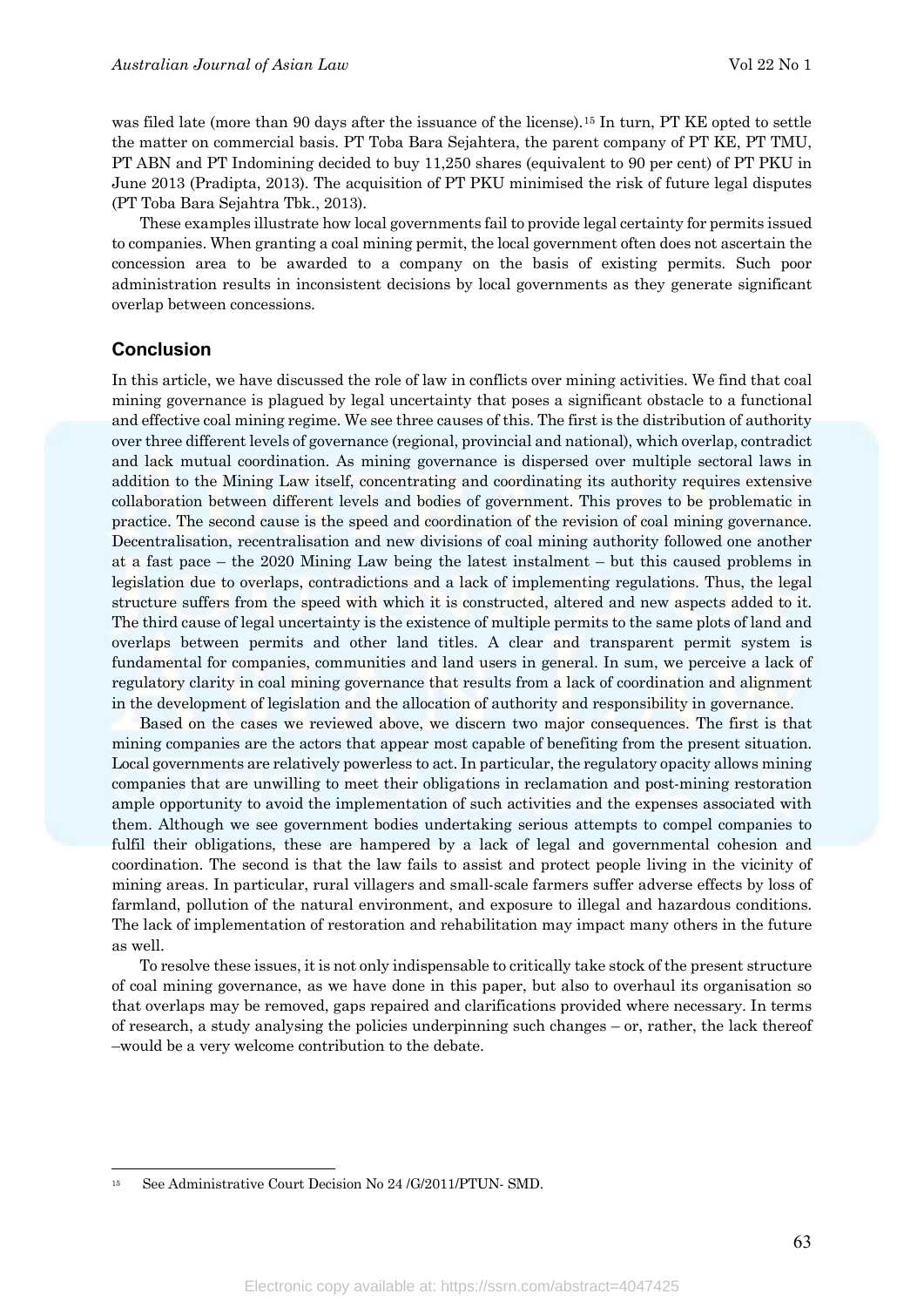#### **Postscript**

Following completion of this paper, in November 2020, the Indonesian government promulgated Omnibus Law No 11 of 2020 on Job Creation, which inserted a new article, 128A, into the 2020 Mining Law. This article offers a no royalty fee fiscal incentive to coal mining license holders (IUP and IUPK) who carry out value-added activities (that is, coal upgrading, coal liquefaction, and coal gasification). This incentive follows governmental plans to step up the domestic derivative industry to reduce the export of unprocessed coal. Furthermore, overlaps in permits and land rights are now addressed in an implementing regulation under the Job Creation Law, Government Regulation No 43 of 2021 on the Incompatibility Settlement of Spatial Planning, Forest Areas, Permits, and Land Rights. Article 12 (2) of this regulation instructs that when a new permit is issued that overlaps with existing permits, the overlapping areas will remain with the existing permit. The article also allows for settlement of such overlaps through a joint land-use agreement between the permit holders.

#### **References**

- Abdullah Naim, et al (2010) *Deadly Coal: Coal Extraction & Borneo Dark Generation*. I, edited by S Maemunah and A Wicaksono. Jakarta: Jaringan Advokasi Tambang (JATAM).
- Antara Kaltim (2013) 'Komisi I Tinjau Lahan Pertanian Legiun Veteran', 4 March <https://kaltim.antaranews.com/berita/12514/komisi-i-tinjau-lahan-pertanian-legiun-veteran>.
- Apriando, T (2017) 'Who Owns Indonesia's Deadly Abandoned Coal Mines?', Mongabay Series: Indonesian Coal <https://news.mongabay.com/2017/05/who-owns-indonesias-deadly-abandoned-coal-mines/>.
- Arwanto, B (2018) 'Political Economy of Coal Mining Policy: A Case Study in Rent Seeking of Surveyor's Data Manipulation in East Kalimantan (2009-14)', 8(4) *Journal of Public Administration and Governance* 66.
- Atteridge, A; Aung, MT; and Nugroho, A (2018) *Contemporary Coal Dynamics in Indonesia*. Stockholm <https://www.sei.org/wp-content/uploads/2018/06/contemporary-coal-dynamics-in-indonesia.pdf>.
- Azis, AA (2019) 'Mangkir Berjamaah dari Kewajiban Reklamasi dan Pascatambang', *Kaltim Kece*, 5 August <https://kaltimkece.id/warta/lingkungan/mangkir-berjamaah-dari-kewajiban-reklamasi-dan-pascatambang>.
- Bakker, L (2009) 'The Sultan's Map. Arguing One's Land in Pasir', in Franz and Keebet von Benda-Beckmann (eds), *Spatializing Law: An Anthropological Geography of Law in Society*. 1st edn. London: Routledge.
- Bakker, L (2016) 'Perceiving neoliberalism beyond Jakarta', in M Haug, M Rössler and AT Grumblies (eds), *Rethinking Power Relations in Indonesia: Transforming the Margins*. 1st edn. London: Routledge.
- BPS (2020) 'Statistik Indonesia 2020, Statistical Yearbook of Indonesia', edited by Subdirekorat Publikasi dan Kompilasi Statistik. Jakarta: Badan Pusat Statistik.
- Budiono, A and Rini, RAWS (2017) *Administration of Coal Permit under Coordination and Supervision of KPK*. Jakarta: Publish What You Pay Indonesia (PWYP).
- Butt, S and Lindsey, T (2018) *Indonesian Law*. Oxford: Oxford University Press.
- CNN Indonesia (2019) 'Warga Wawonii Desak Polisi Bebaskan Aktivis Tolak Tambang GKP', *cnnindonesia.com*, 3 December  $\lt$ https://www.cnnindonesia.com/nasional/20191203070719-12-453575/warga-wawonii-desak-polisi-bebaskan-aktivistolak-tambang-gkp>.
- Detak Kaltim (2017) 'PT MSJ Bakal Digugat Masyarakat Marangkayu Berita terkait: Dikepung Lahan Perkebunan, PT MSJ Terancam Tak Bisa Menambang', 8 April <http://detakkaltim.com/index.php/2017/04/08/pt-msj-bakal-digugatmasyarakat-marangkayu/>
- Devi, B and Prayogo, D (2013) 'Mining and Development in Indonesia: An Overview of the Regulatory Framework and Policies', IM\$DC Action Research Report, International Mining for Development Centre <http://im4dc.org/wpcontent/uploads/2013/09/Mining-and-Development-in-Indonesia.pdf>.
- Dimas, B; Idris, A; and Fitriyah, N (2014) 'Analisis Konflik Lahan Pertambangan Batubara', 2(2) *eJournal Administrative Reform* 1292.
- Dwiki, S (2018) 'Development of Environmental Policy in Indonesia Regarding Mining Industry in Comparison with the United States and Australia: The Lesson that can be Learned', 5(2) *Evergreen* 50–57.
- Fel GM (2019) 'Detail Perizinan Kaltim yang Lebih Luas dari Daratan Provinsi dan Membuat Murka Pimpinan KPK', *Kaltim Kece*, 17 July <https://kaltimkece.id/warta/lingkungan/detail-perizinan-kaltim-yang-lebih-luas-dari-daratan-provinsidan-membuat-murka-pimpinan-kpk>.
- Fünfgeld, Anna (2016) 'The State of Coal Mining in East Kalimantan: Towards a Political Ecology of Local Stateness', 9(1) *Austrian Journal of South-East Asian Studies* 147–162.
- Fünfgeld, Anna (2017) 'Governing Resources, Governing People: From Timber to Coal in Indonesia'. Research Gate Working Paper, July <https://www.researchgate.net/publication/321316119\_Governing\_Resources\_Governing\_People\_ From\_Timber\_to\_Coal\_in\_Indonesia>.
- Gandataruna, K and Haymon, K (2011) 'A Dream Denied? Mining Legislation and the Constitution in Indonesia', 47(2) *Bulletin of Indonesian Economic Studies* 221.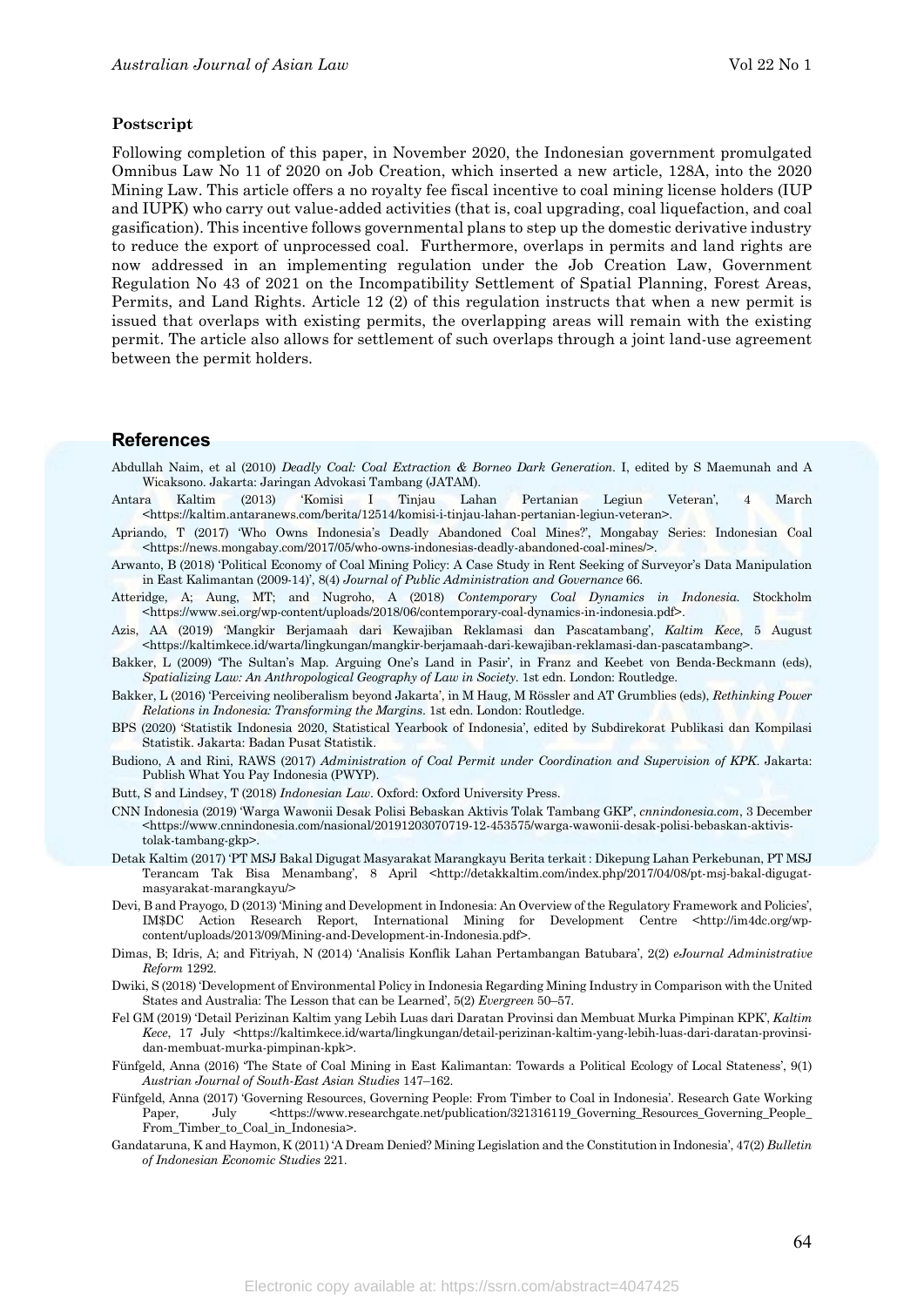- Harjanto, B, et al. (2019) 'Penyelesaian Sengketa Lahan Masyarakat Di Konsensi Tambang Pt. Mahakam Sumber Jaya Kabupaten Kutai Kertanegara', 12(1) *Notarius* 187.
- Hukum Online (2020) 'Jatam: Ada 71 Konflik Pertambangan Periode 2014-2019', 7 January <https://www.hukumonline.com/berita/baca/lt5e14311f6aa5a/jatam--ada-71-konflik-pertambangan-periode-2014- 2019/>.

Ives, CD and Bekessy, Sarah A (2015) 'The Ethics of Offsetting Nature', 13(10) *Frontiers in Ecology and the Environment* 568.

Izza, K and Afkarina, I (2019) 'Coal Mining Sector Contribution to Environmental Conditions and Human Development Index in East Kalimantan Province', 2(2) *Journal of Environmental Science and Sustainable Development*192.

Jackson, T and Green, KP (2017) Fraser Institute Annual Survey of Mining Companies 2016.

- Jalaluddin (2018) 'Coal Mining and Human Rights: Initiating the Right to a Good and Healthy Environment as Non-Derogable Right', paper delivered at 1st International Conference of Law and Justice - Good Governance and Human Rights in Muslim Countries: Experiences and Challenges (ICLJ 2017), Advances in Social Science, Education and Humanities Research Series, vol 162 <https://www.atlantis-press.com/proceedings/iclj-17/25891431>.
- JATAM, Greenpeace, ICW and Auriga (2019) 'Coalruption: Shedding Light on Political Corruption in Indonesia's Coal Mining Sector'. Jakarta <https://auriga.or.id/wp-content/uploads/2018/11/COALRUPTION-EN-1.pdf>.
- Katadata (2019) 'Sektor Industri Berkontribusi 20 % Terhadap Perekonomian Nasional' <https://databoks.katadata.co.id/ datapublish/2019/02/08/sektor-industri-berkontribusi-20-terhadap-perekonomian-nasional>.
- Komisi Nasional Hak Asasi Manusia (2016) *Pelanggaran Hak Asasi Manusia dalam Kasus Eks Lubang Tambang Batubara di Kalimantan Timur*. Jakarta: KomnasHAM.
- Lev, DS (2000) *Legal Evolution and Political Authority in Indonesia: Selected Essays*. 1<sup>st</sup> edn. The Hague: Kluwer Law International.
- Lidwina, A (2020) Provinsi dengan Jumlah Cadangan Batu Bara Terbesar, *katadata.co.id* <https://databoks.katadata.co.id/datapublish/2020/02/06/provinsi-dengan-jumlah-cadangan-batu-bara-terbesar#>.
- Muhdar, Muhamad; Nasir, Mohamad; and Nurdiana, Juli (2019) 'Risk Distribution in Coal Mining: Fighting for Environmental Justice in East Kalimantan, Indonesia', *Preprints*, 5 August <https://www.preprints.org/manuscript/201908.0058/v1>.
- O'Callaghan, T (2010) 'Patience is a Virtue: Problems of Regulatory Governance in the Indonesian Mining Sector', 35(3) *Resources Policy* 218.
- O'Callaghan, Terry and Vivoda, Vlado (2017) 'Regulatory Regimes, Foreign Mining Investment, and Risk in the Asia-Pacific Region: Comparative Evaluation and Policy Implications', in Terry O'Callaghan and Geordan Graetz (eds), *Mining in the Asia-Pacific: Risks, Challenges and Opportunities*. New York: Springer.
- Van Paddenburg, Annawati; Bassi, Andrea M; Eveline Buter; Cosslett, Christopher E; and Dean, Andy (2012) *Heart of Borneo: Investing in Nature for a Green Economy*, edited by C E C and A van Paddenburg. Jakarta: WWF Heart of Borneo Global Initiative <https://issuu.com/hobgi/docs/heart\_of\_borneo\_green\_economy\_main\_>.
- Pradipta, VA (2013) 'Toba Bara Rampungkan Akuisisi PT Perkebunan Kaltim', 23 June <https://market.bisnis.com/read/20130623/192/146657/toba-bara-rampungkan-akuisisi-pt-perkebunan-kaltim>.
- Prime, J (2020) 'Coal Information Overview and Statistical Report 2020'. Paris <https://webstore.iea.org/download/direct/4032?fileName=Coal\_Information\_Overview\_2020\_edition.pdf>.
- PT Toba Bara Sejahtra Tbk (2013) 'Consolidation and Integration: Annual Report 2013'.
- PwC (2019) 'Mining in Indonesia Investment and Taxation Guide'. Jakarta <https://www.pwc.com/id/en/energy-utilitiesmining/assets/mining/mining-guide-2019.pdf>.
- Robinson, K (2016) 'Mining, Land and Community Rights in Indonesia', in JF McCarthy and K Robinson (eds), *Land and Development in Indonesia Searching for the People's Sovereignty*. Singapore: ISEAS.
- Sadiawati, Diani, et al (2015) 'Strategi Nasional Reformasi Regulasi: Mewujudkan Regulasi yang Sederhana dan Tertib'. Jakarta: Bappenas <https://www.bappenas.go.id/id/publikasi-informasi-aplikasi-dan-tautan/publikasi/strategi-nasionalreformasi-regulasi/>.
- Stedman, A and Green, KP (2018) 'Fraser Institute Annual Survey of Mining Companies 2017'.
- Stedman, A and Green, KP (2019) 'Fraser Institute Annual Survey of Mining Companies 2018'.
- Subarudin, et al (2016) 'Kebijakan Resolusi Konflik Tambang Batu Bara di Kawasan Hutan di Kalimantan Timur', 11(1) *Jurnal Analisis Kebijakan* 53 <http://ejournal.forda-mof.org/ejournal-litbang/index.php/JAKK/article/view/1314/1507>.
- Sumardjono, Maria S, et al (2009) *Kajian Kritis Undang-Undang terkait Penataan Ruang & Sumberdaya Alam*. Jakarta: Environmental Sector Program (ESP) 2, Kementerian Negara Lingkungan Hidup and DANIDA.
- Syahlan (2019) 'Rekonstruksi Penataan Peraturan Perundang-Undangan Pasca Berlakunya Undang-Undang Nomor 12 Tahun 2011 tentang Pembentukan Peraturan Perundang-Undangan', 25(1) *Wacana Hukum* 15.
- Tondo, FH and Siburian, R (2019) 'Techniques of Mining and Land Grabbing: Destruction of Agricultural Activities in Kerta Buana Village, East Kalimantan - Indonesia', 35(4) *Asian Journal of Agricultural Extension*, *Economics & Sociology* 1.

US Energy Information Administration (2017) 'International Energy Outlook 2017', IEA Report. Washington DC: IEA.

Waddell, S (2002) *Environmental Law in Indonesia: A Gap Analysis*. Jakarta: GTZ.

- Warburton, E (2017) 'Resource Nationalism in Post-boom Indonesia: The New Normal?', Lowy Institute <https://www.lowyinstitute.org/publications/resource-nationalism-post-boom-indonesia-new-normal>.
- Warburton, E (2018) 'Nationalism, Developmentalism and Politics in Indonesia's Mining Sector', in AA Patunru; M Pangestu; and MC Basri (eds), *Indonesia in the New World: Globalisation, Nationalism and Sovereignty*. Singapore: ISEAS, pp. 90– 108.
- Waterkeeper Alliance and Mining Advocacy Network (JATAM) (2017) 'Hungry Coal: Coal Mining and Food Security in Indonesia*'*. Jakarta <https://waterkeeper.org/wp-content/uploads/2017/05/Hungry-Coal-English-Web.pdf>.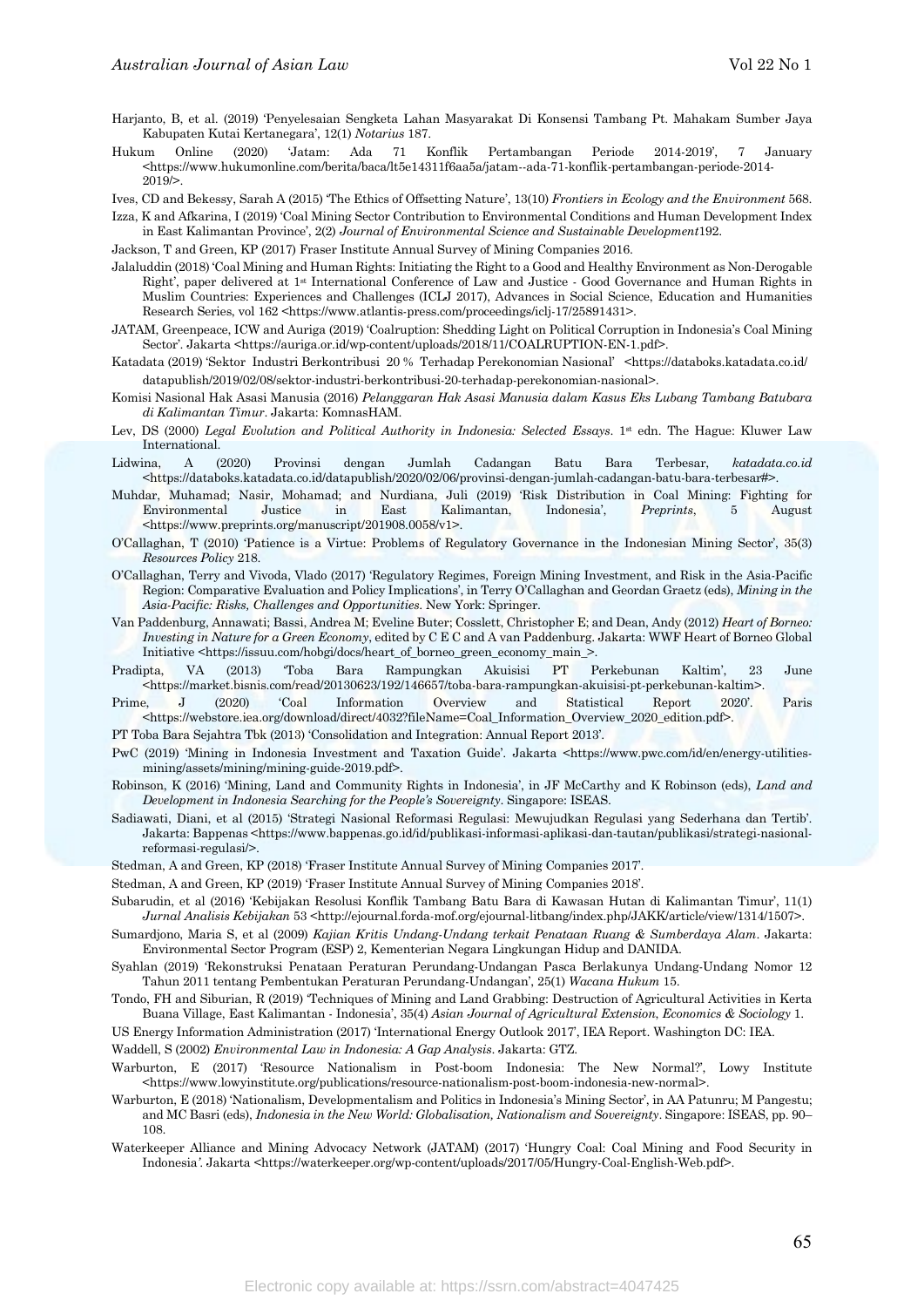White, N D, et al. (2018) *Blurring Public and Private Security in Indonesia: Corporate Interests and Human Rights in a Fragile Environment, Netherlands International Law Review*. Springer International Publishing. doi: 10.1007/s40802-018-0107- 8.

#### **Laws and Regulations**

Law No 26 of 2007 on Spatial Planning

Law No 4 of 2009 on Mineral and Coal Mining

Law No 32 of 2009 on Protection and Management of Environment

Law No 23 of 2014 on Local Government

Law No 3 of 2020 on Amendment of Law No 4 of 2009 on Mineral and Coal Mining

Law No 11 of 2020 on Job Creation

Government Regulation No 6 of 2007 on Forest Management and Formulation of Forest Management Plans, and Forest Utilisation

Government Regulation No 22 of 2010 on Mining Area

Government Regulation No 23 of 2010 on Implementation Of Mineral and Coal Mining Business Activities, last amended by Government Regulation No 8 of 2018

Government Regulation No 78 of 2010 on Reclamation and Post-mining

Government Regulation No 55 of 2010 on the Development and Control of Management of Mineral and Coal Mining

Government Regulation No 27 of 2012 on Environmental Permit

Government Regulation No 24 of 2018 on Electronically Integrated Business Licensing Service

Minister of the Environment Regulation No 4 of 2012 on Indicators of Friendly Environment for Business and/or Activity Open Coal Mining

Minister of Energy and Mineral Resources Regulation No 37 of 2013 on Technical Criteria for Mining Allocated Areas

- Minister of Energy and Mineral Resources Regulation No 37 of 2013 on Delegating Authority to Grant Mineral and Coal Mining Licensing Authority for The Implementation of Single Submission Services to The Head of The Investment Coordinating Board.
- Minister of Energy and Mineral Resources Regulation No 43 of 2015 on Evaluation Procedures for Issuing Permits of Mineral and Coal Mining

Minister of Energy and Mineral Resources Regulation No 34 of 2017 on Mineral and Coal Mining Permits

Minister of Energy and Mineral Resources Regulation No 25 of 2018 on Exploitation of Mineral and Coal Mining, last amended by Minister of Energy and Mineral Resources Regulation No 11 of 2019

Minister of Energy and Mineral Resources Regulation No 26 of 2018 on the Implementation of Good Mining Rules and Supervision of Mineral and Coal Mining

Minister of Environment and Forestry Regulation No 27 of 2018 on Borrow-to-Use Forestry Permit, as amended by Minister of Environment and Forestry Regulation No 7 of 2019

Minister of Energy and Mineral Resources Regulation No 70 of 2020 on Procedures for Granting Areas, Licensing, and Reporting on Mineral and Coal Mining Business Activities

Minister of Energy and Mineral Resources Decree No 1827 of 2018 on Guidelines for Reclamation and Post-Mining Implementation in Mineral and Coal Mining Business Operations.

Provincial Regulation No 8 of 2013 on the Implementation of Reclamation and Post-mining of East Kalimantan

Circulate Letter of Directorate General of Mineral and Coal of, Ministry of Energy and Mineral Resources No 04. E/30/DJB/2015

#### **Court Cases**

Administrative Court Decision No 24 /G/2011/PTUN- SMD: *PT Perkebunan Kaltim Utama I (PT PKU) v PT Kutai Energi (PT KE), PT Trisensa Mineral Utama (PT TMU), PT Adimitra Baratama Nusantara (PT ABN), and PT Indomining* 

Administrative Court Decision No 05/G/2015/PTUN-SMD: *PT Bumi Energy Kaltim (PT BEK) v PT Penajam Prima Coal (PT PPC), PT Energi Penajam Mandiri (PT EPM), Regent of Penajam Paser Utara District*

Administrative Court Decision No 30/G/2015/PTUN-SMD: *Barisan Anak Dayak (BADAK) v Regent of Kutai Kartanegara and PT Sinar Kumala Naga* 

Administrative Court Decision No 08/P/FP/2018/PTUN-SMD: *PT Marimun Bara Sejahtera v Governor of East Kalimantan Tanah Grogot Court Decision No 04/Pid.B/2015/PN.TGT: Defendant Dra. Noorhayati, MT, binti M Thaib* 

#### **Abbreviations and Acronyms**

| ABN            | Adimitra Baratama Nusantara                                                                                  |
|----------------|--------------------------------------------------------------------------------------------------------------|
| BEK            | Bumi Energy Kaltim                                                                                           |
| <b>DPMPTSP</b> | Dinas Penanaman Modal dan Pelayanan Terpadu Satu Pintu/One-Stop<br>Investment and Integrated Services Office |
| <b>EPM</b>     | Energi Penajam Mandiri                                                                                       |
| $_{\rm GR}$    | Government Regulation                                                                                        |
| JATAM          | Jaringan Advokasi Tambang/Mining Advocacy Network                                                            |